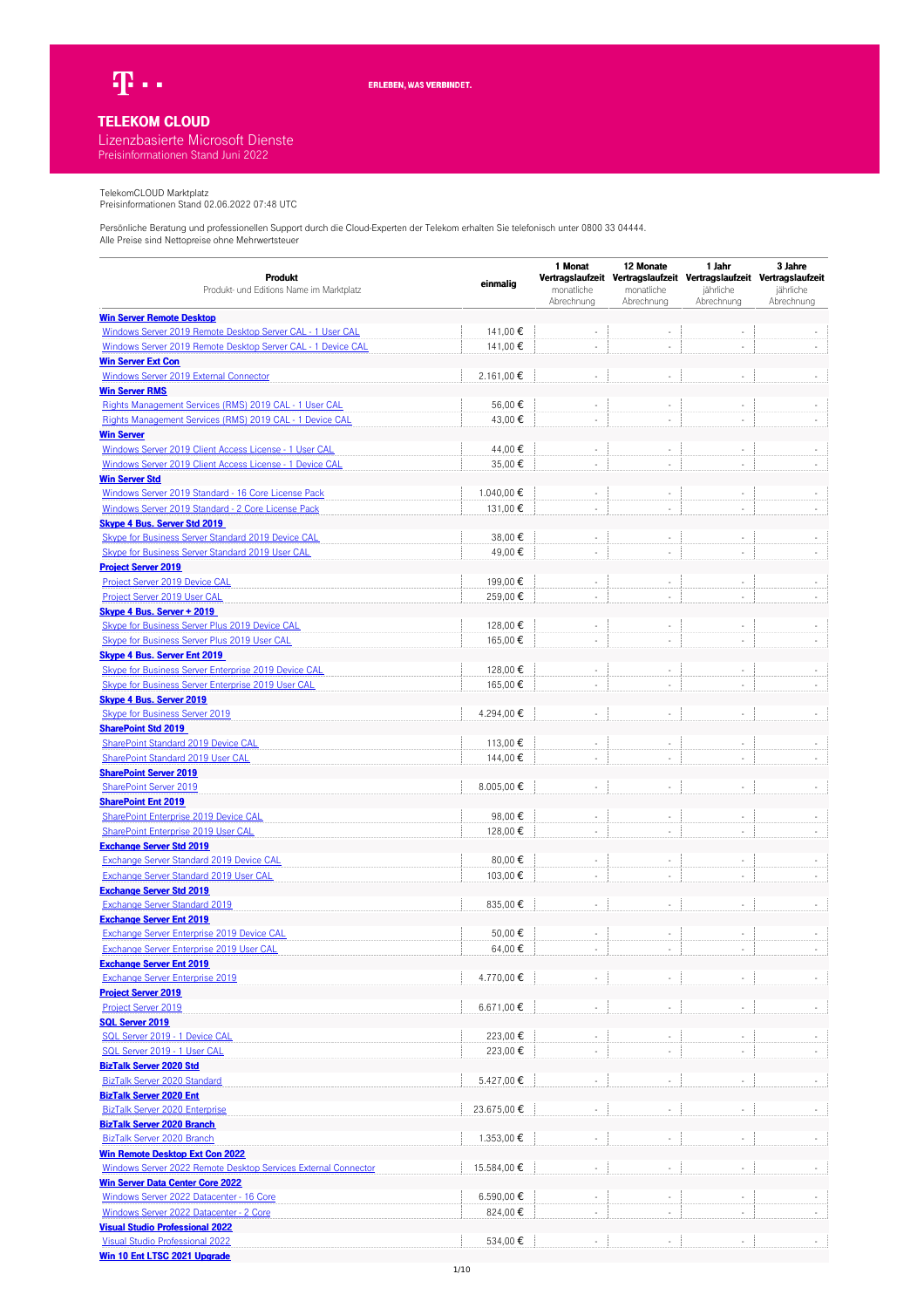|                                                                                                 |                          | 1 Monat                  | 12 Monate                | 1 Jahr                                                              | 3 Jahre                 |  |
|-------------------------------------------------------------------------------------------------|--------------------------|--------------------------|--------------------------|---------------------------------------------------------------------|-------------------------|--|
| <b>Produkt</b>                                                                                  | einmalig                 |                          |                          | Vertragslaufzeit Vertragslaufzeit Vertragslaufzeit Vertragslaufzeit |                         |  |
| Produkt- und Editions Name im Marktplatz                                                        |                          | monatliche<br>Abrechnung | monatliche<br>Abrechnung | jährliche<br>Abrechnung                                             | jährliche<br>Abrechnung |  |
|                                                                                                 |                          |                          |                          |                                                                     |                         |  |
| Windows 10 Enterprise LTSC 2021 Upgrade                                                         | 315,00€                  |                          | L.                       |                                                                     |                         |  |
| Win 10 Ent N LTSC 2021 Upgrade                                                                  |                          |                          |                          |                                                                     |                         |  |
| Windows 10 Enterprise N LTSC 2021 Upgrade                                                       | 315,00€                  | $\sim$                   | ÷                        |                                                                     |                         |  |
| Win Server 2022 Ext Con                                                                         |                          |                          |                          |                                                                     |                         |  |
| Windows Server 2022 External Connector                                                          | 2.377,00€                | $\sim$                   | ÷,                       | $\sim$                                                              |                         |  |
| Win Server 2022 Rights Mgmt Ext Con                                                             |                          |                          |                          |                                                                     |                         |  |
| Windows Server 2022 Rights Management External Connector                                        | 21.464,00€               |                          |                          |                                                                     |                         |  |
| <b>Azure Information Protection</b>                                                             |                          |                          |                          |                                                                     |                         |  |
| <b>Azure Information Protection Premium P1</b>                                                  | $\overline{\phantom{a}}$ | 2,03€                    | 1,69€                    | 20,28€                                                              |                         |  |
| <b>Dynamics 365 Fraud Protection</b>                                                            |                          |                          |                          |                                                                     |                         |  |
| Dynamics 365 Fraud Protection Purchase Protection                                               | $\overline{\phantom{a}}$ | 1.011,96€                | 843,30 €                 | 10.119,60€                                                          |                         |  |
| Dynamics 365 Fraud Protection Loss Prevention                                                   | ä,                       | 1.011,96€                | 843,30 €                 | 10.119,60 €                                                         |                         |  |
| Dynamics 365 Fraud Protection Account Protection                                                | ÷,                       | 1.011,96€                | 843,30 €                 | 10.119,60€                                                          |                         |  |
| <b>Dynamics 365 Human Resources</b>                                                             |                          |                          |                          |                                                                     |                         |  |
| Dynamics 365 Human Resources Self Service                                                       | ä,                       | 4,08€                    | 3,40€                    | 40,80€                                                              | 40,80€                  |  |
| Dynamics 365 Human Resources Attach to Qualifying Dynamics 365 Base Offer                       | $\blacksquare$           | 30,36€                   | 25,30€                   | 303,60 €                                                            | 303,60 €                |  |
| Dynamics 365 Human Resources                                                                    | ÷,                       | 121,44 €                 | 101,20€                  | 1.214,40 €                                                          | 1.214,40 €              |  |
| <b>Dynamics 365 Project Operations</b>                                                          |                          |                          |                          |                                                                     |                         |  |
| Dynamics 365 Project Operations Attach                                                          | $\overline{\phantom{a}}$ | 30,36€                   | 25,30€                   | 303.60€                                                             | 303,60 €                |  |
| Dynamics 365 Project Operations                                                                 | ä,                       | 121,44 €                 | 101,20€                  | 1.214,40 €                                                          | 1.214,40 €              |  |
| <b>Dynamics 365 Supply Chain Management</b>                                                     |                          |                          |                          |                                                                     |                         |  |
| Dynamics 365 Supply Chain Management Attach to Qualifying Dynamics 365 Base Offer               | $\overline{\phantom{a}}$ | 30,36€                   | 25,30€                   | 303,60 €                                                            | 303.60€                 |  |
| Dynamics 365 Supply Chain Management                                                            | $\overline{\phantom{a}}$ | 182,16€                  | 151,80€                  | 1.821,60 €                                                          | 1.821,60€               |  |
| Electronic Invoicing Add-on for Dynamics 365                                                    | ÷,                       | 303,60 €                 | 253,00€                  | 3.036,00€                                                           | 3.036,00€               |  |
| Sensor Data Intelligence Scenario Add-in for Dynamics 365 Supply Chain Management               | $\overline{\phantom{a}}$ | 1.518,00 €               | 1.265,00 €               | 15.180,00 €                                                         | 15.180,00 €             |  |
| Basic Edge Scale Unit add-in for Dynamics 365 Supply Chain Management                           | ÷,                       | 2.023,92€                | 1.686,60 €               | 20.239,20€                                                          | 20.239,20€              |  |
| Basic Cloud Scale Unit add-in for Dynamics 365 Supply Chain Management                          | $\overline{\phantom{a}}$ | 4.047,84 €               | 3.373,20€                | 40.478,40 €                                                         | 40.478,40 €             |  |
| Standard Edge Scale Unit add-in for Dynamics 365 Supply Chain Management                        | $\omega$                 | 6.071,76€                | 5.059,80€                | 60.717,60€                                                          | 60.717,60€              |  |
| Standard Cloud Scale Unit add-in for Dynamics 365 Supply Chain Management                       | $\overline{\phantom{a}}$ | 12.143,52 €              | 10.119,60 €              | 121.435,20€                                                         | 121.435,20€             |  |
| <b>Power BI Pro</b>                                                                             |                          |                          |                          |                                                                     |                         |  |
| Power BI Pro                                                                                    | $\bar{a}$                | 10,08€                   | 8,40€                    | 100,80 €                                                            |                         |  |
| AO 10-Year Audit Log Retention Add On                                                           |                          |                          |                          |                                                                     |                         |  |
| 10-Year Audit Log Retention Add On                                                              | $\overline{\phantom{a}}$ | 2,03€                    | 1,69€                    | 20,28€                                                              |                         |  |
| <b>AO Basic Cloud Scale Unit Overage</b>                                                        |                          |                          |                          |                                                                     |                         |  |
| <b>Basic Cloud Scale Unit Overage</b>                                                           | $\omega$                 | 101,16€                  | 84,30€                   | 1.011,60 €                                                          | 1.011,60 €              |  |
| <b>AO Dynamics 365 Commerce Ratings and Reviews</b>                                             |                          | 759.00€                  |                          |                                                                     | 7.590.00€               |  |
| Dynamics 365 Commerce Ratings and Reviews                                                       | $\omega$                 |                          | 632,50€                  | 7.590,00€                                                           |                         |  |
| <b>AO Dynamics 365 Commerce Recommendations</b><br><b>Dynamics 365 Commerce Recommendations</b> |                          | 3.035,88 €               | 2.529,90€                | 30.358,80€                                                          | 30.358,80 €             |  |
| AO Dynamics 365 Commerce Scale Unit Basic - Cloud                                               |                          |                          |                          |                                                                     |                         |  |
| Dynamics 365 Commerce Scale Unit Basic - Cloud                                                  |                          | 6.071.76€                | 5.059,80€                | 60.717.60€                                                          | 60.717,60€              |  |
| AO Dynamics 365 Commerce Scale Unit Premium - Cloud                                             |                          |                          |                          |                                                                     |                         |  |
| Dynamics 365 Commerce Scale Unit Premium - Cloud                                                |                          | 37.442.52€               | 31.202,10 €              | 374.425,20€                                                         | 374.425,20€             |  |
| <b>AO Dynamics 365 Commerce Scale Unit Standard - Cloud</b>                                     |                          |                          |                          |                                                                     |                         |  |
| Dynamics 365 Commerce Scale Unit Standard - Cloud                                               |                          | 17.203,32 €              | 14.336,10€               | 172.033,20€                                                         | 172.033,20€             |  |
| AO Dynamics 365 e-Commerce Tier 1 Band 1 Overage                                                |                          |                          |                          |                                                                     |                         |  |
| Dynamics 365 e-Commerce Tier 1 Band 1 Overage                                                   | ÷                        | 506,04 €                 | 421,70€                  | 5.060,40€                                                           |                         |  |
| AO Dynamics 365 e-Commerce Tier 1 Band 2 Overage                                                |                          |                          |                          |                                                                     |                         |  |
| Dynamics 365 e-Commerce Tier 1 Band 2 Overage                                                   | $\sim$                   | 506,04 €                 | 421,70€                  | 5.060,40€                                                           |                         |  |
| AO Dynamics 365 e-Commerce Tier 1 Band 3 Overage                                                |                          |                          |                          |                                                                     |                         |  |
| Dynamics 365 e-Commerce Tier 1 Band 3 Overage                                                   | $\omega$                 | 506,04 €                 | 421,70€                  | 5.060,40€                                                           |                         |  |
| AO Dynamics 365 e-Commerce Tier 1 Band 4 Overage                                                |                          |                          |                          |                                                                     |                         |  |
| Dynamics 365 e-Commerce Tier 1 Band 4 Overage                                                   | ÷                        | 506,04 €                 | 421,70€                  | 5.060,40€                                                           |                         |  |
| AO Dynamics 365 e-Commerce Tier 1 Band 5 Overage                                                |                          |                          |                          |                                                                     |                         |  |
| Dynamics 365 e-Commerce Tier 1 Band 5 Overage                                                   | ä,                       | 506,04€                  | 421,70€                  | 5.060,40€                                                           |                         |  |
| <u>AO Dynamics 365 e-Commerce Tier 1 Band 6 Overage</u>                                         |                          |                          |                          |                                                                     |                         |  |
| Dynamics 365 e-Commerce Tier 1 Band 6 Overage                                                   | $\sim$                   | 506,04 €                 | 421,70€                  | 5.060,40€                                                           |                         |  |
| AO Dynamics 365 e-Commerce Tier 2 Band 1 Overage                                                |                          |                          |                          |                                                                     |                         |  |
| Dynamics 365 e-Commerce Tier 2 Band 1 Overage                                                   | $\Box$                   | 506,04 €                 | 421,70€                  | 5.060,40 €                                                          |                         |  |
| <b>AO Dynamics 365 e-Commerce Tier 2 Band 2 Overage</b>                                         |                          |                          |                          |                                                                     |                         |  |
| Dynamics 365 e-Commerce Tier 2 Band 2 Overage                                                   | $\omega$                 | 506,04 €                 | 421,70€                  | 5.060,40€                                                           |                         |  |
| AO Dynamics 365 e-Commerce Tier 2 Band 3 Overage                                                |                          |                          |                          |                                                                     |                         |  |
| Dynamics 365 e-Commerce Tier 2 Band 3 Overage                                                   | ÷,                       | 506,04 €                 | 421,70€                  | 5.060,40 €                                                          |                         |  |
| AO Dynamics 365 e-Commerce Tier 2 Band 4 Overage                                                |                          |                          |                          |                                                                     |                         |  |
| Dynamics 365 e-Commerce Tier 2 Band 4 Overage                                                   | $\Box$                   | 506,04 €                 | 421,70€                  | 5.060,40 €                                                          |                         |  |
| AO Dynamics 365 e-Commerce Tier 2 Band 5 Overage                                                |                          |                          |                          |                                                                     |                         |  |
| Dynamics 365 e-Commerce Tier 2 Band 5 Overage                                                   | $\overline{\phantom{a}}$ | 506,04 €                 | 421,70€                  | 5.060,40€                                                           |                         |  |
| AO Dynamics 365 e-Commerce Tier 2 Band 6 Overage                                                |                          |                          |                          |                                                                     |                         |  |
| Dynamics 365 e-Commerce Tier 2 Band 6 Overage                                                   | $\Box$                   | 506,04 €                 | 421,70€                  | 5.060,40€                                                           |                         |  |
| AO Dynamics 365 e-Commerce Tier 3 Band 1 Overage                                                |                          |                          |                          |                                                                     |                         |  |
| Dynamics 365 e-Commerce Tier 3 Band 1 Overage                                                   | ÷                        | 506,04 €                 | 421,70€                  | 5.060,40€                                                           |                         |  |
| AO Dynamics 365 e-Commerce Tier 3 Band 2 Overage                                                |                          | 506,04 €                 | 421,70€                  | 5.060,40€                                                           |                         |  |
| Dynamics 365 e-Commerce Tier 3 Band 2 Overage                                                   |                          |                          |                          |                                                                     |                         |  |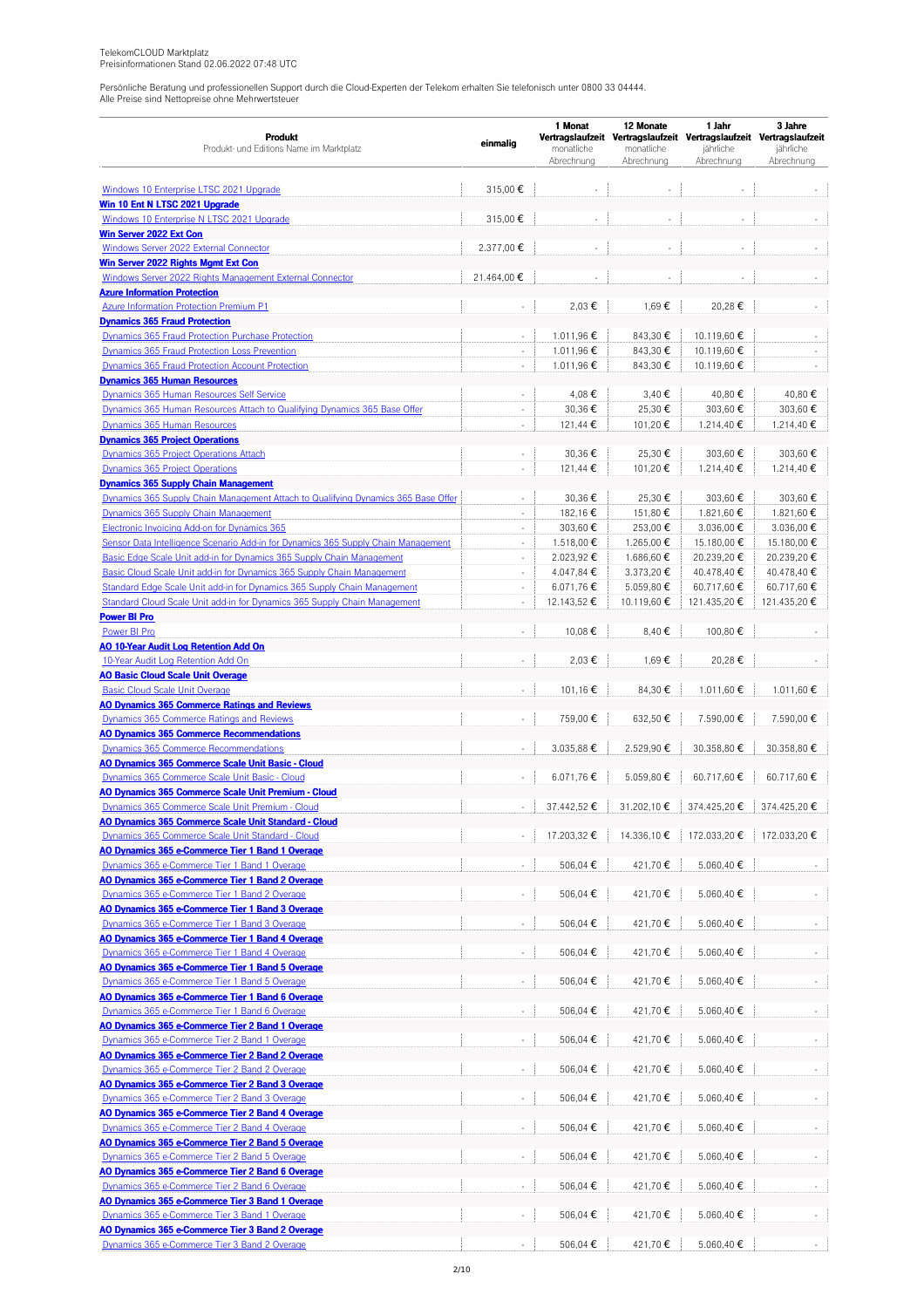| <b>Produkt</b><br>Produkt- und Editions Name im Marktplatz                                                                                               | einmalig                    | 1 Monat<br>monatliche | 12 Monate<br>monatliche        | 1 Jahr<br>Vertragslaufzeit Vertragslaufzeit Vertragslaufzeit Vertragslaufzeit<br>jährliche | 3 Jahre<br>jährliche |
|----------------------------------------------------------------------------------------------------------------------------------------------------------|-----------------------------|-----------------------|--------------------------------|--------------------------------------------------------------------------------------------|----------------------|
|                                                                                                                                                          |                             | Abrechnung            | Abrechnung                     | Abrechnung                                                                                 | Abrechnung           |
| <b>AO Dynamics 365 e-Commerce Tier 3 Band 3 Overage</b>                                                                                                  |                             | 506,04€               | 421,70€                        | 5.060,40 €                                                                                 |                      |
| Dynamics 365 e-Commerce Tier 3 Band 3 Overage<br>AO Dynamics 365 e-Commerce Tier 3 Band 4 Overage                                                        |                             |                       |                                |                                                                                            |                      |
| Dynamics 365 e-Commerce Tier 3 Band 4 Overage                                                                                                            | ×.                          | 506,04 €              | 421,70€                        | 5.060,40 €                                                                                 |                      |
| AO Dynamics 365 e-Commerce Tier 3 Band 5 Overage                                                                                                         |                             |                       |                                |                                                                                            |                      |
| Dynamics 365 e-Commerce Tier 3 Band 5 Overage                                                                                                            | ä,                          | 506,04 €              | 421,70€                        | 5.060,40 €                                                                                 |                      |
| <b>AO Dynamics 365 e-Commerce Tier 3 Band 6 Overage</b><br>Dynamics 365 e-Commerce Tier 3 Band 6 Overage                                                 | ×.                          |                       |                                | 5.060.40€                                                                                  |                      |
| <b>AO Dynamics 365 Fraud Protection Account Protection Addon</b>                                                                                         |                             | 506,04 €              | 421,70€                        |                                                                                            |                      |
| Dynamics 365 Fraud Protection Account Protection Addon                                                                                                   | ×,                          | 151.80€               | 126,50€                        | 1.518,00 €                                                                                 |                      |
| <b>AO Dynamics 365 Fraud Protection Loss Prevention Addon</b>                                                                                            |                             |                       |                                |                                                                                            |                      |
| Dynamics 365 Fraud Protection Loss Prevention Addon                                                                                                      | ä,                          | 151,80€               | 126,50 €                       | 1.518.00€                                                                                  |                      |
| <b>AO Dynamics 365 Fraud Protection Purchase Protection Addon</b><br>Dynamics 365 Fraud Protection Purchase Protection Addon                             |                             | 151,80 €              | 126,50€                        | 1.518,00€                                                                                  |                      |
| <b>AO Dynamics 365 Human Resources Sandbox</b>                                                                                                           | $\overline{\phantom{a}}$    |                       |                                |                                                                                            |                      |
| Dynamics 365 Human Resources Sandbox                                                                                                                     |                             | 1.416,72 €            | 1.180,60 €                     | 14.167,20€                                                                                 | 14.167,20€           |
| <b>AO Dynamics 365 Operations - Sandbox Tier 3: Premier Acceptance Testing</b>                                                                           |                             |                       |                                |                                                                                            |                      |
| <b>Dynamics 365 Operations - Sandbox Tier 3: Premier Acceptance Testing</b>                                                                              | ÷,                          | 4.098.48€             | $3.415,40 \in$                 | 40.984,80€                                                                                 | 40.984,80€           |
| AO Dynamics 365 Operations - Sandbox Tier 4:Standard Performance Testing                                                                                 |                             |                       |                                |                                                                                            |                      |
| Dynamics 365 Operations - Sandbox Tier 4:Standard Performance Testing<br><u> AO Dynamics 365 Operations - Sandbox Tier 5:Premier Performance Testing</u> |                             | 7.994,52 €            | 6.662,10€                      | 79.945,20€                                                                                 | 79.945,20€           |
| <b>Dynamics 365 Operations - Sandbox Tier 5: Premier Performance Testing</b>                                                                             | $\overline{\phantom{a}}$    | 12.143,52 €           | 10.119,60€                     | 121.435,20€                                                                                | 121.435,20€          |
| <b>AO Scheduler</b>                                                                                                                                      |                             |                       |                                |                                                                                            |                      |
| Scheduler                                                                                                                                                |                             | 10,08€                | 8,40€                          | 100,80 €                                                                                   |                      |
| <u>AO Sensor Data Intelligence Additional Machines Add-in for Dynamics 365 Supply Chain Management</u>                                                   |                             |                       |                                |                                                                                            |                      |
| Sensor Data Intelligence Additional Machines Add-in for Dynamics 365 Supply Chain<br>Management                                                          |                             | 252,96€               | 210,80€                        | 2.529,60€                                                                                  | 2.529,60€            |
| <b>AO Standard Cloud Scale Unit Overage</b>                                                                                                              |                             |                       |                                |                                                                                            |                      |
| <b>Standard Cloud Scale Unit Overage</b>                                                                                                                 | L.                          | 506,04 €              | 421,70€                        | 5.060,40 €                                                                                 | 5.060,40 €           |
| <b>AO Universal Print Additional Capacity 10K</b>                                                                                                        |                             |                       |                                |                                                                                            |                      |
| Universal Print Additional Capacity 10K                                                                                                                  |                             | 506,04 €              | 421,70€                        | 5.060,40€                                                                                  |                      |
| <b>AO Standard Edge Scale Unit Overage</b>                                                                                                               |                             |                       |                                |                                                                                            |                      |
| <b>Standard Edge Scale Unit Overage</b><br><b>Dynamics 365 Intelligent Order Management</b>                                                              | ÷,                          | 252,96€               | 210,80€                        | 2.529,60€                                                                                  | 2.529,60€            |
| Dynamics 365 Intelligent Order Management                                                                                                                | $\overline{\phantom{a}}$    | 303,60 €              | 253,00€                        | 3.036,00 €                                                                                 |                      |
| Dynamics 365 Intelligent Order Management USL                                                                                                            | $\overline{\phantom{a}}$    |                       |                                |                                                                                            |                      |
| <b>Microsoft Teams Essentials</b>                                                                                                                        |                             |                       |                                |                                                                                            |                      |
| Microsoft Teams Essentials (AAD Identity)                                                                                                                |                             | 4,08€                 | 3,40€                          | 40,80€                                                                                     |                      |
| <b>Microsoft Viva</b>                                                                                                                                    |                             |                       |                                |                                                                                            |                      |
| Microsoft Viva Learning<br><b>Microsoft Viva</b>                                                                                                         | $\sim$<br>÷,                | 4,08€<br>12,12€       | 3,40€<br>10.10€                | 40,80€<br>121,20€                                                                          |                      |
| <b>Microsoft Viva Insights Capacity</b>                                                                                                                  | $\mathcal{L}_{\mathcal{A}}$ | 5.059,80€             | 4.216,50€                      | 50.598,00 €                                                                                |                      |
| <b>AO Operator Connect Conferencing</b>                                                                                                                  |                             |                       |                                |                                                                                            |                      |
| <b>Operator Connect Conferencing</b>                                                                                                                     |                             |                       |                                |                                                                                            |                      |
| <b>AO Teams Phone with Calling Plan</b>                                                                                                                  |                             |                       |                                |                                                                                            |                      |
| <b>Teams Phone with Calling Plan</b>                                                                                                                     | $\Box$                      | 20,28€                | 16,90€                         | 202,80€                                                                                    |                      |
| <b>VEE Telekom Telefonie (Betrieb)</b><br>Office 365 Enterprise E1 (kostenlos)                                                                           |                             |                       | ÷                              |                                                                                            |                      |
| <b>Windows 365 Enterprise</b>                                                                                                                            |                             |                       |                                |                                                                                            |                      |
| Windows 365 Enterprise 2 vCPU, 4 GB, 64 GB                                                                                                               | ×.                          | 25,50€                | ÷                              | $\sim$                                                                                     |                      |
| Windows 365 Enterprise 2 vCPU, 4 GB, 128 GB                                                                                                              | ×,                          | 28,20€                | $\bar{\phantom{a}}$            | ä,                                                                                         |                      |
| Windows 365 Enterprise 2 vCPU, 4 GB, 256 GB                                                                                                              | ÷,                          | 36,40€                | $\overline{\phantom{a}}$       |                                                                                            |                      |
| Windows 365 Enterprise 2 vCPU, 8 GB, 128 GB                                                                                                              | ×,                          | 37,30€                | $\overline{\phantom{a}}$       | $\sim$                                                                                     |                      |
| Windows 365 Enterprise 2 vCPU, 8 GB, 256 GB                                                                                                              | $\overline{\phantom{a}}$    | 45,50€                | $\sim$                         | $\overline{\phantom{a}}$                                                                   |                      |
| Windows 365 Enterprise 4 vCPU, 16 GB, 128 GB<br>Windows 365 Enterprise 4 vCPU, 16 GB, 256 GB                                                             | $\sim$<br>×,                | 60,10€<br>68,30 €     | $\overline{\phantom{a}}$<br>÷. | $\sim$<br>$\sim$                                                                           | $\sim$               |
| Windows 365 Enterprise 4 vCPU, 16 GB, 512 GB                                                                                                             |                             | 92,00€                | ÷                              |                                                                                            |                      |
| Windows 365 Enterprise 8 vCPU, 32 GB, 128 GB                                                                                                             | $\overline{\phantom{a}}$    | 112,00 €              | ٠                              | $\overline{\phantom{a}}$                                                                   |                      |
| Windows 365 Enterprise 8 vCPU, 32 GB, 256 GB                                                                                                             | $\overline{\phantom{a}}$    | 120,20€               | $\sim$                         | $\overline{\phantom{a}}$                                                                   | ÷.                   |
| Windows 365 Enterprise 8 vCPU, 32 GB, 512 GB                                                                                                             | $\sim$                      | 143,90 €              | ÷,                             |                                                                                            |                      |
| <b>Azure Plan</b>                                                                                                                                        |                             |                       |                                |                                                                                            |                      |
| Azure nutzungsbasierte Abrechnung                                                                                                                        | $\overline{\phantom{a}}$    |                       | ÷,                             |                                                                                            |                      |
| <b>AO M365 Domestic Calling Plan</b><br>Microsoft 365 Domestic Calling Plan (120 min)                                                                    | $\overline{\phantom{a}}$    | 6,12 €                | 5,10 €                         | 61,20€                                                                                     |                      |
| Microsoft 365 Domestic Calling Plan                                                                                                                      | $\overline{\phantom{a}}$    | 12,12€                | 10,10€                         | 121,20€                                                                                    |                      |
| <b>AO Microsoft Viva Insights</b>                                                                                                                        |                             |                       |                                |                                                                                            |                      |
| <b>Microsoft Viva Insights</b>                                                                                                                           | ÷,                          | 4,08€                 | 3,40€                          | 40,80€                                                                                     |                      |
| <b>AO Microsoft Intune Storage Add-on</b>                                                                                                                |                             |                       |                                |                                                                                            |                      |
| Microsoft Intune Storage Add-on<br><b>AO Basic Edge Scale Unit Overage</b>                                                                               | ×.                          | 4,08€                 | 3,40€                          | 40,80€                                                                                     |                      |
| <b>Basic Edge Scale Unit Overage</b>                                                                                                                     | $\Box$                      | 50,64 €               | 42,20€                         | 506,40€                                                                                    | 506,40€              |
| <b>AO Microsoft Viva Topics</b>                                                                                                                          |                             |                       |                                |                                                                                            |                      |
| <b>Microsoft Viva Topics</b>                                                                                                                             | $\sim$                      | 4,08€                 | 3,40€                          | 40,80€                                                                                     |                      |

**Visio [Online](https://apps.telekomcloud.com/purchase/6704)**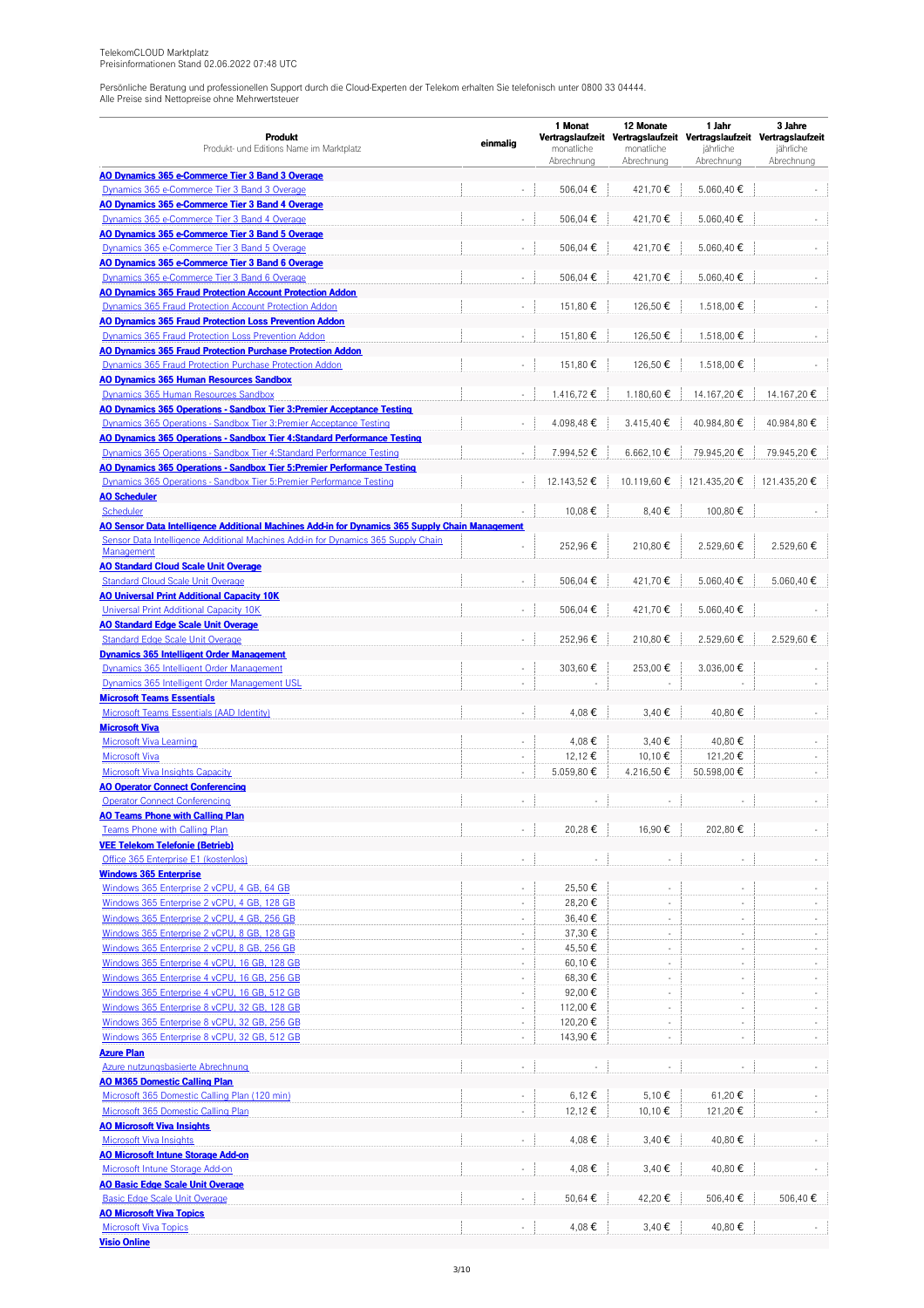|                                                                              |                             | 1 Monat                  | 12 Monate                | 1 Jahr                                                              | 3 Jahre                     |  |
|------------------------------------------------------------------------------|-----------------------------|--------------------------|--------------------------|---------------------------------------------------------------------|-----------------------------|--|
| Produkt                                                                      | einmalig                    |                          |                          | Vertragslaufzeit Vertragslaufzeit Vertragslaufzeit Vertragslaufzeit |                             |  |
| Produkt- und Editions Name im Marktplatz                                     |                             | monatliche<br>Abrechnung | monatliche<br>Abrechnung | jährliche<br>Abrechnung                                             | jährliche<br>Abrechnung     |  |
| Visio Plan 1                                                                 | $\overline{\phantom{a}}$    | 5,04 €                   | 4,20€                    | 50,40€                                                              | ÷.                          |  |
| Visio Plan 2                                                                 | ÷,                          | 15,12€                   | 12,60€                   | 151,20€                                                             |                             |  |
| AO Universal Print volume add-on (500 jobs) - Microsoft 365                  |                             |                          |                          |                                                                     |                             |  |
| Universal Print volume add-on (500 jobs) - Microsoft 365                     | ×.                          | 25,32€                   | 21,10€                   | 253,20€                                                             |                             |  |
| <b>AO Skype for Business Plus CAL</b>                                        |                             |                          |                          |                                                                     |                             |  |
| <b>Skype for Business Plus CAL</b>                                           | $\overline{\phantom{a}}$    | 2,03€                    | 1,69€                    | 20,28€                                                              |                             |  |
| <b>AO SharePoint Syntex</b>                                                  |                             |                          |                          |                                                                     |                             |  |
| <b>SharePoint Syntex</b>                                                     | $\overline{\phantom{a}}$    | 5,04 €                   | 4,20€                    | 50,40€                                                              |                             |  |
| <b>SharePoint</b>                                                            |                             |                          |                          |                                                                     |                             |  |
| SharePoint (Plan 1)                                                          | $\overline{\phantom{a}}$    | 5,04€                    | 4,20€                    | 50,40€                                                              |                             |  |
| SharePoint (Plan 2)                                                          | ×,                          | 10,08€                   | 8,40€                    | 100,80 €                                                            | ÷,                          |  |
| <b>Project Online</b>                                                        |                             |                          |                          |                                                                     |                             |  |
| <b>Project Online Essentials</b>                                             |                             | 7,08€                    | 5,90€                    | 70,80€                                                              |                             |  |
| Project Plan 1                                                               | $\bar{z}$                   | 10,08€                   | 8,40€                    | 100,80€                                                             | ÷.                          |  |
| Project Plan 3                                                               | $\Box$                      | 30,36€                   | 25,30€                   | 303,60 €                                                            | $\sim$                      |  |
| Project Plan 5                                                               | ÷,                          | 55,68€                   | 46,40€                   | 556,80€                                                             | $\overline{\phantom{a}}$    |  |
| <b>AO Power Virtual Agent User License</b>                                   |                             |                          |                          |                                                                     |                             |  |
| <b>Power Virtual Agent User License</b>                                      | ÷,                          |                          |                          |                                                                     |                             |  |
| <b>AO Power BI Premium Per User Add-On</b>                                   |                             |                          |                          |                                                                     |                             |  |
| Power BI Premium Per User Add-On                                             | $\overline{\phantom{a}}$    | 10,08€                   | 8,40€                    | 100,80€                                                             |                             |  |
| <b>Power BI Premium</b>                                                      |                             |                          |                          |                                                                     |                             |  |
| Power BI Premium Per User                                                    | $\sim$                      | 20,28€                   | 16,90€                   | 202,80€                                                             |                             |  |
| Power BI Premium P1                                                          | ×,                          | 5.054,76€                | 4.212,30 €               | 50.547,60€                                                          |                             |  |
| Power BI Premium P2                                                          | $\mathcal{L}_{\mathcal{A}}$ | 10.114,56 €              | 8.428,80 €               | 101.145,60 €                                                        | ÷,                          |  |
| Power BI Premium P3                                                          | $\overline{\phantom{a}}$    | 20.234,16€               | 16.861,80€               | 202.341,60€                                                         | $\sim$                      |  |
| Power BI Premium P4                                                          | $\overline{\phantom{a}}$    | 40.473,36 €              | 33.727,80 €              | 404.733,60 €                                                        | ÷.                          |  |
| Power BI Premium P5                                                          | $\sim$                      | 80.951,76€               | 67.459,80 €              | 809.517,60 €                                                        | $\sim$                      |  |
| AO Power Automate unattended RPA add-on                                      |                             |                          |                          |                                                                     |                             |  |
| Power Automate unattended RPA add-on                                         | $\overline{\phantom{a}}$    | 151,80€                  | 126,50 €                 | 1.518,00 €                                                          |                             |  |
| <b>OneDrive for Business</b>                                                 |                             |                          |                          |                                                                     |                             |  |
| OneDrive for business (Plan 1)                                               |                             | 5,04 €                   | 4,20€                    | 50,40€                                                              |                             |  |
| OneDrive for business (Plan 2)                                               | $\sim$                      | 10,08€                   | 8,40€                    | 100,80 €                                                            |                             |  |
| <b>AO Office 365 Extra File Storage</b>                                      |                             |                          |                          |                                                                     |                             |  |
| Office 365 Extra File Storage                                                | $\overline{\phantom{a}}$    | $0,20 \in$               | 0,17€                    | 2,04 €                                                              |                             |  |
| <b>Office 365 Enterprise</b>                                                 |                             |                          |                          |                                                                     |                             |  |
| <b>Office 365 E1</b>                                                         |                             | 10,08€                   | 8,40€                    | 100,80 €                                                            |                             |  |
| Microsoft 365 Apps for enterprise                                            | $\Box$                      | 15,36€                   | 12,80 €                  | 153,60 €                                                            | ÷.                          |  |
| Office 365 E3                                                                | $\Box$                      | 27,12€                   | 22,60€                   | 271,20€                                                             | ÷.                          |  |
| Office 365 E5                                                                | $\overline{\phantom{a}}$    | 44,88€                   | 37,40€                   | 448,80 €                                                            | $\sim$<br>$\sim$            |  |
| Office 365 E5 without Audio Conferencing                                     | $\sim$                      | 44,88€                   | 37,40€                   | 448,80 €                                                            |                             |  |
| <b>AO Office 365 Data Loss Prevention</b><br>Office 365 Data Loss Prevention |                             | 3,00€                    | 2,50€                    | 30,00€                                                              |                             |  |
| AO Microsoft Stream Storage Add-On (500 GB)                                  |                             |                          |                          |                                                                     |                             |  |
| Microsoft Stream Storage Add-On (500 GB)                                     | ÷,                          | 101.16€                  | 84,30€                   | 1.011,60 €                                                          |                             |  |
| AO Microsoft Stream Plan 2 for Office 365 Add-On                             |                             |                          |                          |                                                                     |                             |  |
| Microsoft Stream Plan 2 for Office 365 Add-On                                | ×.                          | 2,03 €                   | 1,69€                    | 20,28€                                                              |                             |  |
| <b>Microsoft Power Apps</b>                                                  |                             |                          |                          |                                                                     |                             |  |
| Power Apps per app plan (1 app or portal)                                    | ÷,                          | 5,04€                    | 4,20€                    | 50,40€                                                              |                             |  |
| Power Apps per app plan                                                      | ×,                          | 10,08€                   | 8,40€                    | 100,80 €                                                            |                             |  |
| Power Apps per user plan                                                     | $\overline{\phantom{a}}$    | 20,28€                   | 16,90€                   | 202,80€                                                             | ÷.                          |  |
| Power Platform Requests add-on                                               | $\overline{\phantom{a}}$    | 50,64 €                  | 42,20€                   | 506,40€                                                             |                             |  |
| Power Apps Portals login capacity add-on Tier 3 (50 unit min)                | $\bar{z}$                   | 70,80€                   | 59,00€                   | 708,00 €                                                            |                             |  |
| Power Apps Portals page view capacity add-on                                 | $\overline{\phantom{a}}$    | 101,16€                  | 84,30€                   | 1.011,60€                                                           | $\sim$                      |  |
| Power Apps Portals login capacity add-on Tier 2 (10 unit min)                | ×,                          | 101,16€                  | 84,30€                   | 1.011,60€                                                           |                             |  |
| Power Apps Portals login capacity add-on                                     | ÷,                          | 202,44€                  | 168,70€                  | 2.024,40€                                                           | ÷.                          |  |
| Al Builder Capacity add-on                                                   | $\overline{\phantom{a}}$    | 506,04 €                 | 421,70€                  | 5.060,40€                                                           | ÷.                          |  |
| AO Microsoft Defender for Office 365 (Plan 2)                                |                             |                          |                          |                                                                     |                             |  |
| Microsoft Defender for Office 365 (Plan 2)                                   | ×.                          | 5,04 €                   | 4,20€                    | 50,40€                                                              |                             |  |
| <b>AO Microsoft Defender for Office 365 (Plan 1)</b>                         |                             |                          |                          |                                                                     |                             |  |
| Microsoft Defender for Office 365 (Plan 1)                                   | $\overline{\phantom{a}}$    | 2,03€                    | 1,69€                    | 20,28€                                                              |                             |  |
| <b>Microsoft Defender for Cloud Apps</b>                                     |                             |                          |                          |                                                                     |                             |  |
| <b>Microsoft Defender for Cloud Apps</b>                                     |                             | 3,60€                    | 3,00€                    | 36,00€                                                              |                             |  |
| Microsoft Defender for Cloud Apps - App Governance Add-On                    | $\overline{\phantom{a}}$    | 4,08€                    | 3,40€                    | 40,80€                                                              | $\mathcal{L}_{\mathcal{A}}$ |  |
| <b>AO Microsoft Teams Phone Standard - Virtual User (Trial)</b>              |                             |                          |                          |                                                                     |                             |  |
| Microsoft Teams Phone Standard - Virtual User                                | $\overline{\phantom{a}}$    |                          |                          |                                                                     |                             |  |
| <b>AO Microsoft Teams Phone Standard - Virtual User</b>                      |                             |                          |                          |                                                                     |                             |  |
| Microsoft Teams Phone Standard - Virtual User                                | ÷,                          |                          |                          |                                                                     |                             |  |
| <b>AO Microsoft Teams Phone Standard</b>                                     |                             |                          |                          |                                                                     |                             |  |
| <b>Microsoft Teams Phone Standard</b>                                        | $\ddot{\phantom{a}}$        | 8,04 €                   | 6,70€                    | 80,40€                                                              |                             |  |
| <b>AO Microsoft 365 F5 Security Add-on</b>                                   |                             |                          |                          |                                                                     |                             |  |
| Microsoft 365 F5 Security Add-on                                             | ×.                          | 8,04€                    | 6,70€                    | 80,40€                                                              |                             |  |
| AO Microsoft 365 F5 Security + Compliance Add-on                             |                             |                          |                          |                                                                     |                             |  |
| Microsoft 365 F5 Security + Compliance Add-on                                | $\overline{\phantom{a}}$    | 13,20€                   | 11,00 €                  | 132,00 €                                                            |                             |  |
| AO Microsoft 365 F5 Compliance Add-on                                        |                             |                          |                          |                                                                     |                             |  |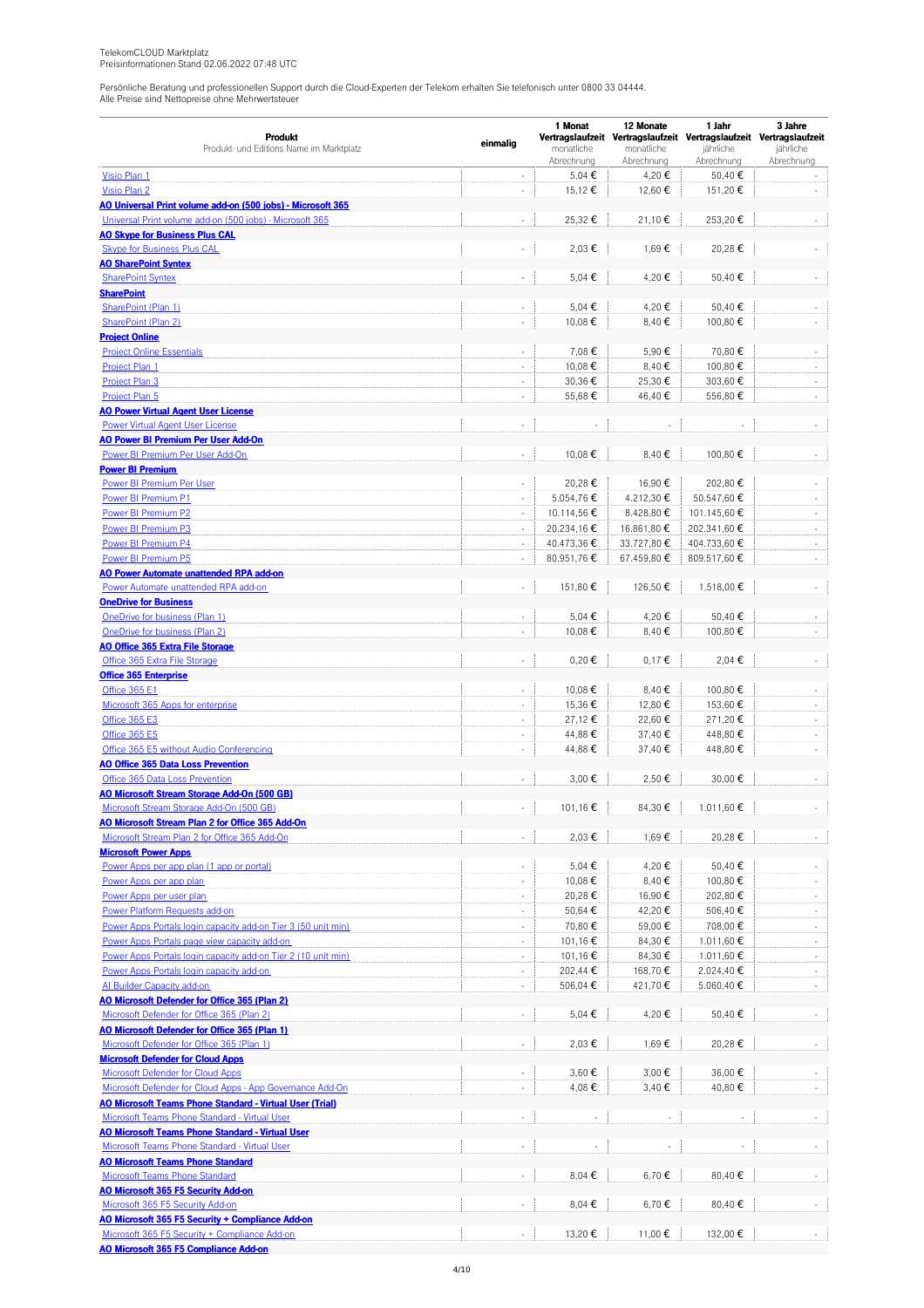|                                                                                   |                          | 1 Monat       | 12 Monate  | 1 Jahr                                                                           | 3 Jahre                  |
|-----------------------------------------------------------------------------------|--------------------------|---------------|------------|----------------------------------------------------------------------------------|--------------------------|
| <b>Produkt</b><br>Produkt- und Editions Name im Marktplatz                        | einmalig                 | monatliche    | monatliche | Vertragslaufzeit Vertragslaufzeit Vertragslaufzeit Vertragslaufzeit<br>jährliche | jährliche                |
|                                                                                   |                          | Abrechnung    | Abrechnung | Abrechnung                                                                       | Abrechnung               |
| Microsoft 365 F5 Compliance Add-on                                                |                          | 8,04€         | 6,70€      | 80,40€                                                                           |                          |
| <b>Microsoft 365 Enterprise</b>                                                   |                          |               |            |                                                                                  |                          |
| Microsoft 365 F1                                                                  | ÷,                       | 2,28€         | 1,90 €     | 22,80€                                                                           |                          |
| Microsoft Defender for Endpoint P1                                                | ÷,                       | 3,00€         | 2,50€      | 30,00€                                                                           | $\sim$                   |
| Office 365 F3                                                                     | ÷,                       | 4,08€         | 3,40€      | 40,80€                                                                           | ×.                       |
| Microsoft Defender for Endpoint P2                                                | $\overline{\phantom{a}}$ | 5,28€         | 4,40 €     | 52,80€                                                                           | $\overline{\phantom{a}}$ |
| <b>Microsoft Defender for Endpoint Server</b>                                     | $\overline{\phantom{a}}$ | 5,28€         | 4,40 €     | 52,80€                                                                           | $\overline{\phantom{a}}$ |
| Microsoft 365 E5 Insider Risk Management                                          | ÷,                       | 6,12€         | 5,10 €     | 61,20€                                                                           | ×.                       |
| Microsoft 365 E5 eDiscovery and Audit                                             | ×,                       | 6,12€         | 5,10 €     | 61,20€                                                                           | $\sim$                   |
| Microsoft 365 E5 Information Protection and Governance                            | $\overline{\phantom{a}}$ | 7,08€         | 5,90€      | 70,80€                                                                           | $\sim$                   |
| Microsoft 365 F3                                                                  | $\overline{\phantom{a}}$ | 8,04€         | 6,70€      | 80,40€                                                                           | $\blacksquare$           |
| Microsoft 365 E3                                                                  | $\overline{\phantom{a}}$ | 42,48€        | 35,40€     | 424,80 €                                                                         | $\sim$                   |
| Microsoft 365 E3 - Unattended License                                             | ÷,                       | 42,48€        | 35,40€     | 424,80€                                                                          | ×.                       |
| Microsoft 365 E5                                                                  | ÷,                       | 64,44 €       | 53,70€     | 644,40€                                                                          |                          |
| Compliance Manager Premium Assessment Add-On                                      | $\overline{\phantom{a}}$ | 2.529,96€     | 2.108,30 € | 25.299,60€                                                                       |                          |
| <b>AO Microsoft 365 E5 Security</b>                                               |                          |               |            |                                                                                  |                          |
| Microsoft 365 E5 Security                                                         | ÷,                       | 12,12€        | 10,10€     | 121,20€                                                                          |                          |
| <b>AO Microsoft 365 E5 Compliance</b>                                             |                          |               |            |                                                                                  |                          |
| Microsoft 365 E5 Compliance                                                       | ÷,                       | 12,12 €       | 10,10 €    | 121,20€                                                                          |                          |
| AO Microsoft 365 Domestic and International Calling Plan                          |                          |               |            |                                                                                  |                          |
| Microsoft 365 Domestic and International Calling Plan                             | L.                       | 24,24€        | 20,20€     | 242,40€                                                                          |                          |
| <b>AO Microsoft 365 Audio Conferencing</b>                                        |                          |               |            |                                                                                  |                          |
| Microsoft 365 Audio Conferencing                                                  |                          | 2,52€         | 2,10€      | 25,20€                                                                           |                          |
| <b>AO Extra Graph Connector Capacity</b>                                          |                          |               |            |                                                                                  |                          |
| <b>Extra Graph Connector Capacity</b>                                             | ÷,                       | 1.011.96€     | 843,30€    | 10.119,60€                                                                       |                          |
| <b>AO Extended Dial-out Minutes to USA/CAN</b>                                    |                          |               |            |                                                                                  |                          |
| Extended Dial-out Minutes to USA/CAN                                              | ä,                       | 4,08€         | 3,40€      | 40,80€                                                                           |                          |
| <b>Exchange Online Archiving for Exchange Server</b>                              |                          |               |            |                                                                                  |                          |
| Exchange Online Archiving for Exchange Server                                     | ÷,                       | 3,00€         | 2,50€      | 30,00€                                                                           |                          |
| <b>AO Exchange Online Archiving for Exchange Online</b>                           |                          |               |            |                                                                                  |                          |
| <b>Exchange Online Archiving for Exchange Online</b>                              | L,                       | 3,00€         | 2,50€      | 30,00€                                                                           |                          |
| <b>Exchange Online</b>                                                            |                          |               |            |                                                                                  |                          |
| <b>Exchange Online Protection</b>                                                 | $\overline{\phantom{a}}$ | 1,01€         | $0,84 \in$ | 10,08€                                                                           |                          |
| <b>Exchange Online Kiosk</b>                                                      | ÷,                       | 2,03€         | 1,69€      | 20,28€                                                                           | $\sim$                   |
| Exchange Online (Plan 1)                                                          | ×,                       | 4,08€         | 3,40€      | 40,80€                                                                           |                          |
| Exchange Online (Plan 2)                                                          | $\overline{\phantom{a}}$ | 8,04€         | 6,70€      | 80,40€                                                                           |                          |
| <b>Enterprise Mobility and Security</b>                                           |                          |               |            |                                                                                  |                          |
| Enterprise Mobility + Security E3                                                 | $\overline{\phantom{a}}$ | 10,68€        | 8,90€      | 106,80€                                                                          |                          |
| <b>Enterprise Mobility + Security E5</b>                                          | ÷,                       | 16,68€        | 13,90€     | 166,80€                                                                          |                          |
| AO Dynamics 365 Operations - Sandbox Tier 2:Standard Acceptance Testing           |                          |               |            |                                                                                  |                          |
| Dynamics 365 Operations - Sandbox Tier 2:Standard Acceptance Testing              |                          | 1.366,20€     | 1.138,50€  | 13.662,00 €                                                                      | 13.662.00€               |
| <b>Dynamics 365 for Team Members</b>                                              |                          |               |            |                                                                                  |                          |
| Dynamics 365 Team Members for Migration                                           |                          | 4,80€         |            |                                                                                  | 48,00€                   |
| Dynamics 365 Team Members                                                         | ÷,                       | 8,04€         | 6,70€      | 80,40€                                                                           | 80,40€                   |
| <b>Dynamics 365 for Operations</b>                                                |                          |               |            |                                                                                  |                          |
| Dynamics 365 Operations - File Capacity                                           | ÷,                       | 2,03€         | 1,69€      | 20,28€                                                                           |                          |
| Pro Direct Support for Dynamics 365 Operations                                    | $\overline{\phantom{a}}$ | $9,12 \notin$ | 7,60€      | 91,20€                                                                           |                          |
| Dynamics 365 Operations - Database Capacity                                       | $\ddot{\phantom{a}}$     | 40,44 €       | 33,70€     | 404,40€                                                                          |                          |
| Dynamics 365 Operations - Activity                                                | $\overline{\phantom{a}}$ | 50,64 €       | 42,20€     | 506,40€                                                                          | 506,40€                  |
| Dynamics 365 Operations - Device                                                  | ÷,                       | 75,84 €       | 63,20€     | 758,40€                                                                          | 758,40 €                 |
| Dynamics 365 Operations - Order Lines                                             | $\ddot{\phantom{a}}$     | 506,04€       | 421,70€    | 5.060,40€                                                                        |                          |
| <b>Dynamics 365 for Customer Service</b>                                          |                          |               |            |                                                                                  |                          |
| Dynamics 365 Customer Service Professional Attach to Qualifying Dynamics 365 Base |                          | 20,28€        | 16,90€     | 202,80€                                                                          | 202,80€                  |
| Offer                                                                             |                          |               |            |                                                                                  |                          |
| Dynamics 365 Customer Service Enterprise Attach to Qualifying Dynamics 365 Base   | ÷,                       | 20,28€        | 16,90 €    | 202,80€                                                                          | 202,80 €                 |
| Offer                                                                             |                          |               |            |                                                                                  |                          |
| <b>Dynamics 365 Customer Service Professional</b>                                 | $\overline{\phantom{a}}$ | 50,64 €       | 42,20€     | 506,40€                                                                          | 506,40€                  |
| Dynamics 365 Customer Service Enterprise                                          | $\overline{\phantom{a}}$ | 96,12€        | 80,10€     | 961,20€                                                                          | 961,20€                  |
| Dynamics 365 Customer Service Enterprise Device                                   | $\Box$                   | 146,76€       | 122,30 €   | 1.467,60 €                                                                       | 1.467,60 €               |
| <b>AO Dynamics 365 Business Central Database Capacity Overage</b>                 |                          |               |            |                                                                                  |                          |
| Dynamics 365 Business Central Database Capacity Overage                           | $\overline{\phantom{a}}$ | 5,04 €        | 4,20€      | 50,40€                                                                           |                          |
| AO Dynamics 365 Business Central Database Capacity 100GB                          |                          |               |            |                                                                                  |                          |
| Dynamics 365 Business Central Database Capacity 100GB                             | $\blacksquare$           | 506,04 €      | 421,70€    | 5.060,40€                                                                        |                          |
| <b>AO Dynamics 365 Business Central Database Capacity</b>                         |                          |               |            |                                                                                  |                          |
| <b>Dynamics 365 Business Central Database Capacity</b>                            | $\overline{\phantom{a}}$ | 10,08€        | 8,40€      | 100,80€                                                                          |                          |
| <b>AO Dynamics 365 Business Central Additional Environment Addon</b>              |                          |               |            |                                                                                  |                          |
| <b>Dynamics 365 Business Central Additional Environment Addon</b>                 | L,                       | 506,04 €      | 421,70€    | 5.060,40€                                                                        |                          |
| <b>Dynamics 365 Business Central</b>                                              |                          |               |            |                                                                                  |                          |
| Dynamics 365 Business Central Team Members                                        | $\overline{\phantom{a}}$ | 8,04 €        | 6,70€      | 80,40€                                                                           | 80,40€                   |
| <b>Dynamics 365 Business Central Device</b>                                       | $\overline{\phantom{a}}$ | 40,44 €       | 33,70€     | 404,40€                                                                          | 404,40 €                 |
| <b>Dynamics 365 Business Central Essentials</b>                                   | $\overline{\phantom{a}}$ | 70,80€        | 59,00€     | 708,00€                                                                          | 708,00 €                 |
| Dynamics 365 Business Central Premium                                             | ÷,                       | 101,16€       | 84,30€     | 1.011,60 €                                                                       | 1.011,60 €               |
| <b>Dynamics 365 Business Central External Accountant</b>                          | ÷,                       |               |            |                                                                                  |                          |
| <b>Common Area Phone</b>                                                          |                          |               |            |                                                                                  |                          |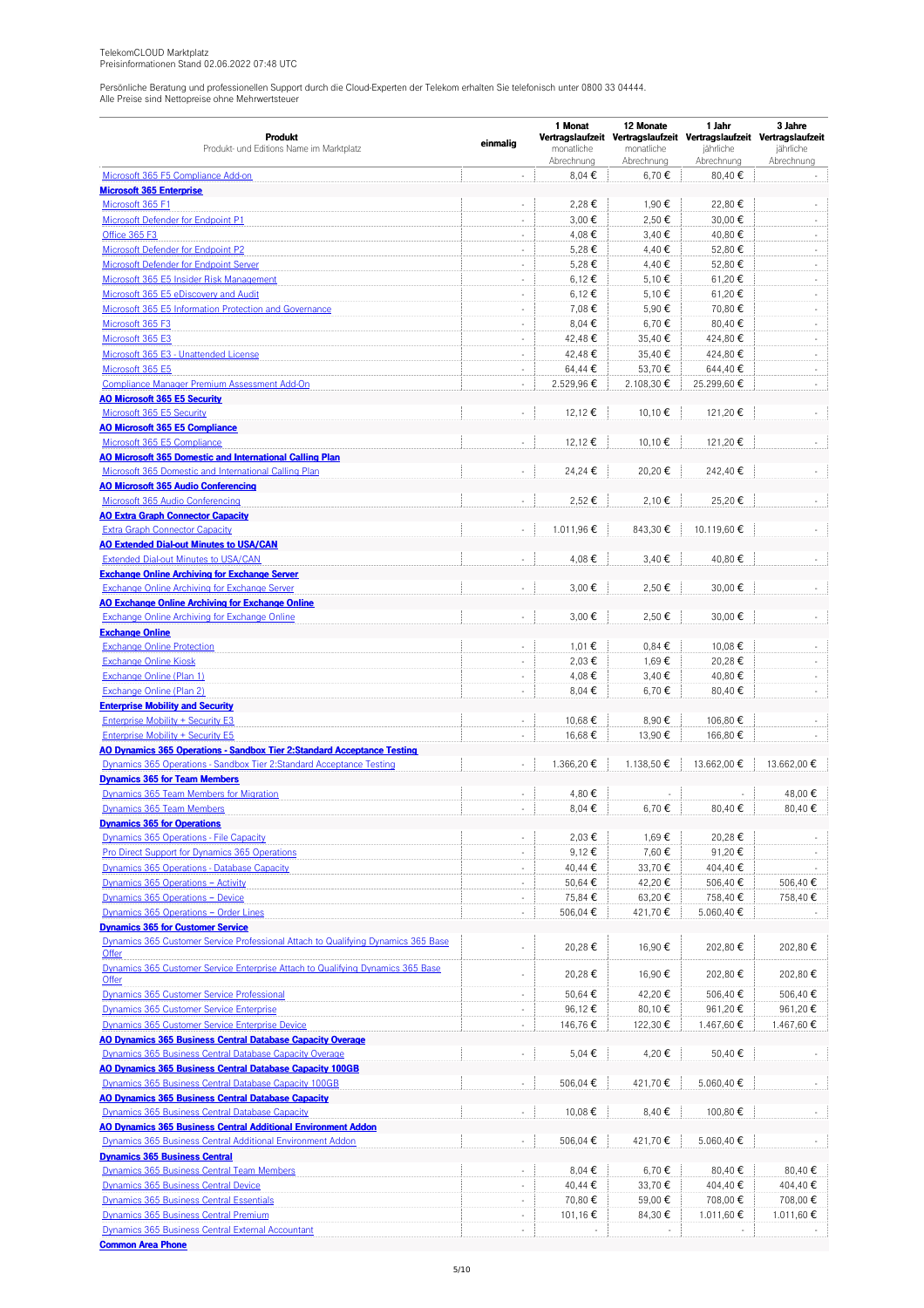|                                                                                                            | einmalig                 | 1 Monat                  | 12 Monate                | 1 Jahr                                                              | 3 Jahre                 |
|------------------------------------------------------------------------------------------------------------|--------------------------|--------------------------|--------------------------|---------------------------------------------------------------------|-------------------------|
| Produkt                                                                                                    |                          |                          |                          | Vertragslaufzeit Vertragslaufzeit Vertragslaufzeit Vertragslaufzeit |                         |
| Produkt- und Editions Name im Marktplatz                                                                   |                          | monatliche<br>Abrechnung | monatliche<br>Abrechnung | jährliche<br>Abrechnung                                             | jährliche<br>Abrechnung |
| <b>Common Area Phone</b>                                                                                   | ÷,                       | 8,04€                    | 6,70€                    | 80,40€                                                              |                         |
| <b>AO Business Apps (free)</b>                                                                             |                          |                          |                          |                                                                     |                         |
| <b>Business Apps (free)</b>                                                                                | ÷,                       |                          |                          |                                                                     |                         |
| <b>Azure Advanced Threat Protection</b>                                                                    |                          |                          |                          |                                                                     |                         |
| <b>Microsoft Defender for Identity</b>                                                                     |                          | 5,52€                    | 4,60€                    | 55,20€                                                              |                         |
| <b>Azure Active Directory</b>                                                                              |                          |                          |                          |                                                                     |                         |
| <b>Azure Active Directory Premium P1</b>                                                                   | ÷,                       | 6,12 €                   | 5,10€                    | 61,20€                                                              |                         |
| <b>Azure Active Directory Premium P2</b>                                                                   | ÷,                       | 9,12€                    | 7,60€                    | 91,20€                                                              |                         |
| <b>AO Advanced eDiscovery Storage</b>                                                                      |                          |                          |                          |                                                                     |                         |
| <b>Advanced eDiscovery Storage</b>                                                                         | $\Box$                   | 101.16€                  | 84,30€                   | 1.011.60€                                                           |                         |
| <b>AO Advanced Communications</b>                                                                          |                          |                          |                          |                                                                     |                         |
| <b>Advanced Communications</b>                                                                             |                          | 12,12€                   | 10,10€                   | 121,20€                                                             |                         |
| <b>Dynamics 365 Field Service</b>                                                                          |                          |                          |                          |                                                                     |                         |
| Dynamics 365 Field Service Attach to Qualifying Dynamics 365 Base Offer                                    | ÷,                       | 20,28€                   | 16,90€                   | 202,80€                                                             | 202,80€                 |
| Dynamics 365 Field Service                                                                                 | ÷,<br>ä,                 | 96,12€                   | 80,10€                   | 961,20€                                                             | 961,20€                 |
| Dynamics 365 Field Service Device                                                                          |                          | 146,76€                  | 122,30€                  | 1.467,60€                                                           |                         |
| <b>AO Microsoft 365 Domestic Calling Plan</b><br>Microsoft 365 Domestic Calling Plan                       |                          | 12,12 €                  | 10,10€                   | 121,20€                                                             |                         |
| AO Microsoft 365 Domestic Calling Plan (120 min)                                                           |                          |                          |                          |                                                                     |                         |
| Microsoft 365 Domestic Calling Plan (120 min)                                                              | ÷,                       | 6,12 €                   | 5,10 €                   | 61,20€                                                              |                         |
| <b>AO Microsoft 365 International Calling Plan</b>                                                         |                          |                          |                          |                                                                     |                         |
| Microsoft 365 International Calling Plan                                                                   | $\overline{\phantom{a}}$ | 12,12 €                  | 10,10€                   | 121,20€                                                             |                         |
| AO DO NOT USE Microsoft Defender for Cloud Apps - App Governance                                           |                          |                          |                          |                                                                     |                         |
| VEE DO NOT USE Microsoft Defender for Cloud Apps - App Governance                                          | ä,                       | 4,08€                    | 3,40€                    | 40,80€                                                              |                         |
| <b>AO Dynamics 365 Asset Management Addl Assets</b>                                                        |                          |                          |                          |                                                                     |                         |
| Dynamics 365 Asset Management Addl Assets                                                                  | ÷,                       | 101,16€                  | 84,30€                   | 1.011,60€                                                           | 1.011,60€               |
| AO Dynamics 365 Sales Conversation Intelligence AddOn                                                      |                          |                          |                          |                                                                     |                         |
| Dynamics 365 Sales Conversation Intelligence AddOn                                                         |                          | 2.023,92€                | 1.686,60€                | 20.239,20€                                                          |                         |
| <b>Dynamics 365 Customer Insights</b>                                                                      |                          |                          |                          |                                                                     |                         |
| Dynamics 365 Customer Insights Attach                                                                      |                          | 1.011,96€                | 843,30 €                 | 10.119,60€                                                          |                         |
| Dynamics 365 Customer Insights                                                                             | $\sim$                   | 1.518,00 €               | 1.265,00€                | 15.180,00 €                                                         |                         |
| AO Dynamics 365 Customer Insights B2C Profiles Add-on                                                      |                          |                          |                          |                                                                     |                         |
| Dynamics 365 Customer Insights B2C Profiles Add-on                                                         |                          | 1.011,96€                | 843,30 €                 | 10.119,60€                                                          |                         |
| <b>AO Dynamics 365 Customer Service Chat</b>                                                               |                          |                          |                          |                                                                     |                         |
| Dynamics 365 Customer Service Chat                                                                         | ÷,                       | 60,72€                   | 50,60€                   | 607,20€                                                             |                         |
| AO Dynamics 365 Customer Service Digital Messaging add-on                                                  |                          |                          |                          |                                                                     |                         |
| Dynamics 365 Customer Service Digital Messaging add-on                                                     |                          | 75,84 €                  | 63,20€                   | 758,40€                                                             |                         |
| <b>Dynamics 365 Enterprise</b>                                                                             |                          |                          |                          |                                                                     |                         |
| <b>Common Data Service File Capacity</b>                                                                   | ×.                       | 2,03€                    | 1.69€                    | 20,28€                                                              |                         |
| <b>Common Data Service Log Capacity</b>                                                                    |                          | 10,08€                   | 8,40€                    | 100,80 €                                                            |                         |
| <b>Common Data Service Database Capacity</b>                                                               | $\Box$                   | 40,44 €                  | 33,70€                   | 404,40€                                                             |                         |
| AO Dynamics 365 Field Service - Resource Scheduling Optimization                                           |                          |                          |                          |                                                                     |                         |
| Dynamics 365 Field Service - Resource Scheduling Optimization                                              |                          | 30.36€                   | 25,30 €                  | 303,60 €                                                            |                         |
| <b>AO Dynamics 365 Marketing Additional Application</b>                                                    |                          |                          |                          |                                                                     |                         |
| Dynamics 365 Marketing Additional Application<br>AO Dynamics 365 Marketing Additional Non-Prod Application | $\overline{\phantom{a}}$ | 506,04 €                 | 421,70€                  | 5.060,40 €                                                          |                         |
| Dynamics 365 Marketing Additional Non-Prod Application                                                     | $\overline{\phantom{a}}$ | 252,96€                  | 210,80€                  | 2.529,60€                                                           |                         |
| AO Dynamics 365 Marketing Addnl Contacts Tier 1                                                            |                          |                          |                          |                                                                     |                         |
| Dynamics 365 Marketing Addnl Contacts Tier 1                                                               | $\overline{\phantom{a}}$ | 252,96€                  | 210,80€                  | 2.529,60€                                                           |                         |
| AO Dynamics 365 Marketing Addnl Contacts Tier 1 for CE Plan                                                |                          |                          |                          |                                                                     |                         |
| Dynamics 365 Marketing Addnl Contacts Tier 1 for CE Plan                                                   | ÷.                       | 607,20€                  | 506,00 €                 | 6.072,00 €                                                          |                         |
| <b>AO Dynamics 365 Marketing Addnl Contacts Tier 2</b>                                                     |                          |                          |                          |                                                                     |                         |
| Dynamics 365 Marketing Addnl Contacts Tier 2                                                               | $\blacksquare$           | 1.518,00€                | 1.265,00 €               | 15.180,00€                                                          |                         |
| AO Dynamics 365 Marketing Addnl Contacts Tier 3                                                            |                          |                          |                          |                                                                     |                         |
| Dynamics 365 Marketing Addnl Contacts Tier 3                                                               | $\blacksquare$           | 1.264,92€                | 1.054,10€                | 12.649,20€                                                          |                         |
| AO Dynamics 365 Marketing Addnl Contacts Tier 4                                                            |                          |                          |                          |                                                                     |                         |
| Dynamics 365 Marketing Addnl Contacts Tier 4                                                               | $\blacksquare$           | 759,00€                  | 632,50 €                 | 7.590,00 €                                                          |                         |
| AO Dynamics 365 Marketing Addnl Contacts Tier 5                                                            |                          |                          |                          |                                                                     |                         |
| Dynamics 365 Marketing Addnl Contacts Tier 5                                                               | $\blacksquare$           | 506,04 €                 | 421,70€                  | 5.060,40 €                                                          |                         |
| <b>Dynamics 365 Sales</b>                                                                                  |                          |                          |                          |                                                                     |                         |
| Dynamics 365 Sales Professional Attach to Qualifying Dynamics 365 Base Offer                               | $\sim$                   | 20,28€                   | 16,90€                   | 202,80€                                                             | 202,80 €                |
| Dynamics 365 Sales Enterprise Attach to Qualifying Dynamics 365 Base Offer                                 |                          | 20,28€                   | 16,90€                   | 202,80€                                                             | 202,80 €                |
| Dynamics 365 Sales Insights                                                                                | $\overline{\phantom{a}}$ | 50,64 €                  | 42,20€                   | 506,40€                                                             |                         |
| Dynamics 365 Sales Professional                                                                            | $\overline{\phantom{a}}$ | 65,76€                   | 54,80€                   | 657,60€                                                             | 657,60€                 |
| Dynamics 365 Sales Enterprise Edition                                                                      | ÷,                       | 96,12€                   | 80,10 €                  | 961,20€                                                             | 961,20€                 |
| Dynamics 365 Sales Premium                                                                                 | ÷,                       | 136,56€                  | 113,80 €                 | 1.365,60 €                                                          |                         |
| <b>Dynamics 365 Sales Enterprise Edition Device</b>                                                        | ÷,                       | 146,76€                  | 122,30 €                 | 1.467,60€                                                           | 1.467,60 €              |
| <b>Power Virtual Agents</b>                                                                                |                          |                          |                          |                                                                     |                         |
| <b>Power Virtual Agent</b>                                                                                 | $\overline{\phantom{a}}$ | 1.011,96€                | 843,30 €                 | 10.119,60€                                                          |                         |
| AO Universal Print Additional Capacity (10k) - Windows                                                     |                          |                          |                          |                                                                     |                         |
| Universal Print Additional Capacity (10k) - Windows                                                        | $\overline{\phantom{a}}$ | 506,04 €                 | 421,70€                  | 5.060,40 €                                                          |                         |
| <b>Windows 10 Enterprise</b>                                                                               |                          |                          |                          |                                                                     |                         |
| Windows 10/11 Enterprise E3                                                                                |                          | 7,08€                    | 5,90 €                   | 70,80€                                                              |                         |
| Windows 10/11 Enterprise E5                                                                                |                          | 12,96€                   | 10,80 €                  | 129,60 €                                                            |                         |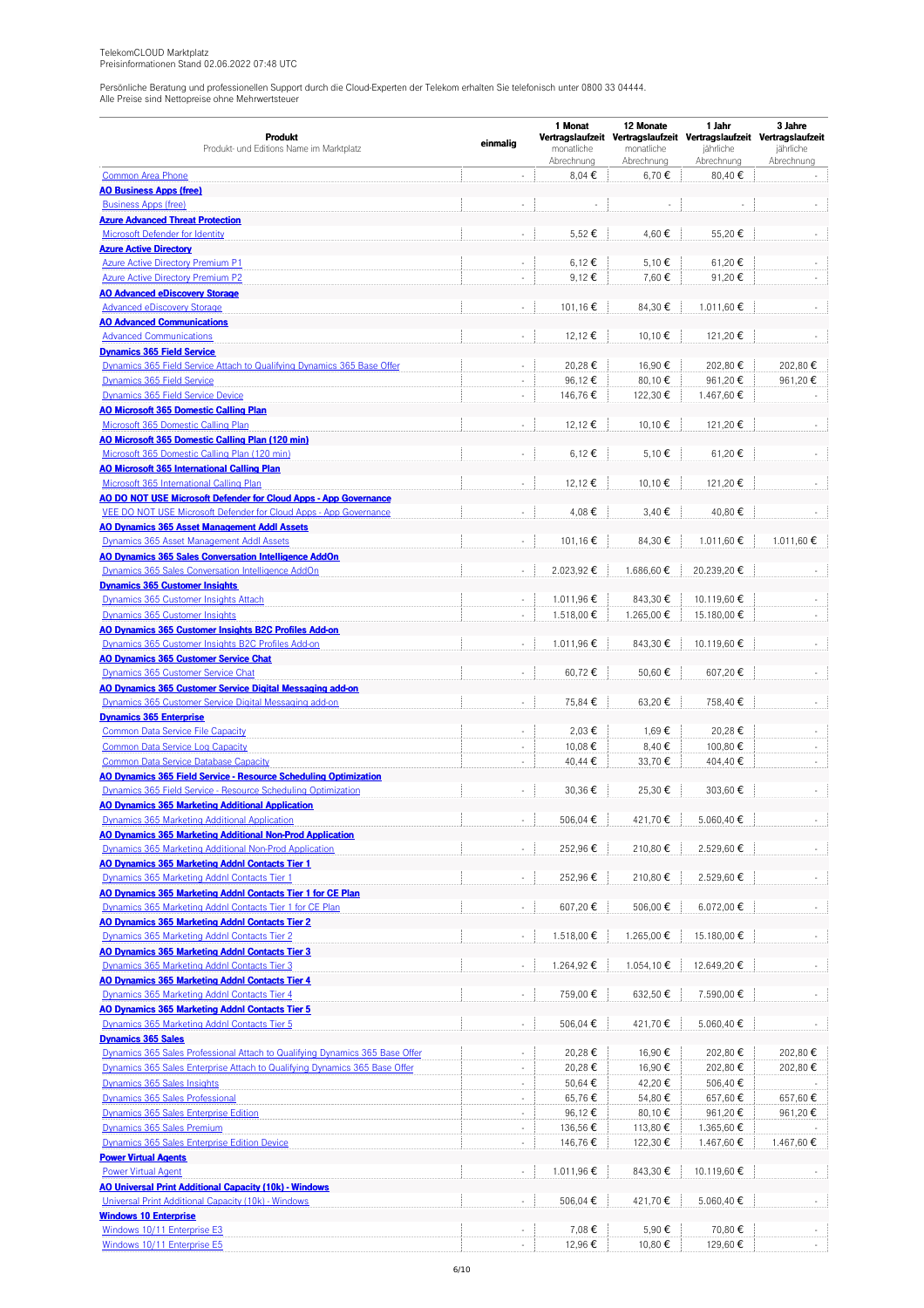|                                                                         |                             | 1 Monat                  | 12 Monate                      | 1 Jahr                                                              | 3 Jahre                 |
|-------------------------------------------------------------------------|-----------------------------|--------------------------|--------------------------------|---------------------------------------------------------------------|-------------------------|
| Produkt                                                                 | einmalig                    |                          |                                | Vertragslaufzeit Vertragslaufzeit Vertragslaufzeit Vertragslaufzeit |                         |
| Produkt- und Editions Name im Marktplatz                                |                             | monatliche<br>Abrechnung | monatliche<br>Abrechnung       | jährliche<br>Abrechnung                                             | jährliche<br>Abrechnung |
| Windows 10/11 Enterprise E3 VDA                                         | ä,                          | 15,48€                   | 12,90€                         | 154,80€                                                             |                         |
| AO Dynamics 365 Customer Insights B2B Accounts Add-on                   |                             |                          |                                |                                                                     |                         |
| Dynamics 365 Customer Insights B2B Accounts Add-on                      | ä,                          | 1.011,96€                | 843.30€                        | 10.119,60€                                                          |                         |
| <b>AO Chat session for Virtual Agent</b>                                |                             |                          |                                |                                                                     |                         |
| <b>Chat session for Virtual Agent</b>                                   |                             | 455,40€                  | 379,50€                        | 4.554,00€                                                           |                         |
| AO Dynamics 365 Customer Service Call Intelligence Minutes Add-on       |                             |                          |                                |                                                                     |                         |
| Dynamics 365 Customer Service Call Intelligence Minutes Add-on          | ä,                          | 15,12€                   | 12,60€                         | 151,20€                                                             |                         |
| AO Dynamics 365 Customer Service Digital Messaging and Voice Add-in     |                             |                          |                                |                                                                     |                         |
| Dynamics 365 Customer Service Digital Messaging and Voice Add-in        | ÷,                          | 91,08€                   | 75,90€                         | 910,80€                                                             |                         |
| AO Dynamics 365 Customer Service Intelligent Voicebot Minutes Add-on    |                             |                          |                                |                                                                     |                         |
| Dynamics 365 Customer Service Intelligent Voicebot Minutes Add-on       | $\overline{\phantom{a}}$    | 126,48€                  | 105,40€                        | 1.264,80 €                                                          |                         |
| AO Dynamics 365 Customer Service unified routing add-on                 |                             |                          |                                |                                                                     |                         |
| Dynamics 365 Customer Service unified routing add-on                    |                             | 809,52€                  | 674,60€                        | 8.095,20€                                                           |                         |
| AO Dynamics 365 Customer Service Voice Channel Add-in                   |                             |                          |                                |                                                                     |                         |
| Dynamics 365 Customer Service Voice Channel Add-in                      | $\overline{\phantom{a}}$    | 75,84 €                  | 63,20€                         | 758,40€                                                             |                         |
| AO Dynamics 365 Marketing Interactions Add on pack: Tier 1              |                             |                          |                                |                                                                     |                         |
| Dynamics 365 Marketing Interactions Add on pack: Tier 1                 | ×.                          | 227,64 €                 | 189,70€                        | 2.276,40€                                                           |                         |
| <b>Universal Print</b>                                                  |                             |                          |                                |                                                                     |                         |
| <b>Universal Print</b>                                                  | ÷,                          | 4,08€                    | 3,40€                          | 40,80€                                                              |                         |
| Win 11 Pro                                                              |                             |                          |                                |                                                                     |                         |
| Windows 11 Home to Pro Upgrade for Microsoft 365 Business               | 52,00 €                     |                          |                                |                                                                     |                         |
| Windows 11 Pro Upgrade                                                  | 200,00€                     | ×,                       | ÷                              | $\sim$                                                              |                         |
| Win 11 Pro N                                                            |                             |                          |                                |                                                                     |                         |
| Windows 11 Home N to Pro N Upgrade for Microsoft 365 Business           | 52,00€                      | $\sim$                   | ÷,                             |                                                                     |                         |
| Windows 11 Pro N Upgrade                                                | 200,00€                     |                          | ÷,                             | ä,                                                                  |                         |
| <b>Dynamics 365 Marketing</b>                                           |                             |                          |                                |                                                                     |                         |
| Dynamics 365 Marketing Attach                                           | ×,                          | 759,00€                  | 632,50 €                       | 7.590,00 €                                                          |                         |
| Dynamics 365 Marketing                                                  | $\mathcal{L}_{\mathcal{A}}$ | 1.518,00 €               | 1.265,00€                      | 15.180,00 €                                                         |                         |
| <b>Microsoft Intune</b>                                                 |                             |                          |                                |                                                                     |                         |
| <b>Microsoft Intune Device</b>                                          | ÷,                          | 2,76€                    | 2,30€                          | 27,60€                                                              |                         |
| Remote Help Add On                                                      | ×,                          |                          | 3,00€                          | 36,00€                                                              | $\sim$                  |
| Microsoft Intune                                                        | ÷,                          | 8,04€                    | 6,70€                          | 80,40€                                                              |                         |
| AO Universal Print volume add-on (500 jobs) - Windows                   |                             |                          |                                |                                                                     |                         |
| Universal Print volume add-on (500 jobs) - Windows                      | $\Box$                      | 25,32€                   | 21,10€                         | 253,20€                                                             |                         |
| <b>Windows 365 Business</b><br>Windows 365 Business 2 vCPU, 4 GB, 64 GB |                             | 29,10€                   |                                |                                                                     |                         |
| Windows 365 Business 2 vCPU, 4 GB, 128 GB                               | à.                          | 31,90€                   | $\overline{\phantom{a}}$<br>÷, |                                                                     |                         |
| Windows 365 Business 2 vCPU, 4 GB, 256 GB                               | ÷,                          | 40,10€                   | ÷                              |                                                                     |                         |
| Windows 365 Business 2 vCPU, 8 GB, 128 GB                               | $\bar{z}$                   | 41,00€                   | ÷,                             | ä,                                                                  |                         |
| Windows 365 Business 2 vCPU, 8 GB, 256 GB                               | $\overline{\phantom{a}}$    | 49,20€                   | ÷                              | $\overline{\phantom{a}}$                                            | $\sim$                  |
| Windows 365 Business 4 vCPU, 16 GB, 128 GB                              | $\overline{\phantom{a}}$    | 63,80 €                  |                                | $\sim$                                                              |                         |
| Windows 365 Business 4 vCPU, 16 GB, 256 GB                              | $\epsilon$                  | 72,00€                   | $\sim$<br>÷,                   | ÷                                                                   | $\sim$                  |
| Windows 365 Business 4 vCPU, 16 GB, 512 GB                              | ÷,                          | 95,60€                   | ÷,                             |                                                                     |                         |
| Windows 365 Business 8 vCPU, 32 GB, 128 GB                              | ×,                          | 115,70€                  | ÷,                             |                                                                     |                         |
| Windows 365 Business 8 vCPU, 32 GB, 256 GB                              | $\overline{\phantom{a}}$    | 123,90€                  |                                |                                                                     |                         |
| Windows 365 Business 8 vCPU, 32 GB, 512 GB                              | ÷,                          | 147,50€                  |                                |                                                                     |                         |
| <b>Dynamics 365 Finance</b>                                             |                             |                          |                                |                                                                     |                         |
| Dynamics 365 Finance Attach to Qualifying Dynamics 365 Base Offer       |                             | 30,36€                   | 25,30€                         | 303,60 €                                                            | 303,60€                 |
| Dynamics 365 Finance                                                    |                             | 182,16€                  | 151,80 €                       | 1.821,60 €                                                          | 1.821,60 €              |
| <b>Dynamics 365 Commerce</b>                                            |                             |                          |                                |                                                                     |                         |
| Dynamics 365 Commerce Attach to Qualifying Dynamics 365 Base Offer      |                             | 30,36€                   | 25,30 €                        | 303,60 €                                                            | 303,60 €                |
| Dynamics 365 Commerce                                                   |                             | 182,16€                  | 151,80 €                       | 1.821,60 €                                                          | 1.821,60 €              |
| <b>Visual Studio Professional 2019</b>                                  |                             |                          |                                |                                                                     |                         |
| Visual Studio Professional 2019                                         | 533,00€                     |                          | ÷,                             |                                                                     |                         |
| Win 10 Ent LTSC 2019 Upgrade                                            |                             |                          |                                |                                                                     |                         |
| Windows 10 Enterprise LTSC 2019 Upgrade                                 | 315,00€                     |                          |                                |                                                                     |                         |
| Win 10 Ent N LTSC 2019 Upgrade                                          |                             |                          |                                |                                                                     |                         |
| Windows 10 Enterprise N LTSC 2019 Upgrade                               | 315,00€                     |                          | ÷,                             |                                                                     |                         |
| <b>Win Server Rights Mgmt Ext Con</b>                                   |                             |                          |                                |                                                                     |                         |
| Windows Server 2019 Rights Management External Connector                | 19.512,00 €                 |                          | ÷                              |                                                                     |                         |
| <b>BizTalk Server 2016 Branch</b>                                       |                             |                          |                                |                                                                     |                         |
| <b>BizTalk Server 2016 Branch</b>                                       | 1.353,00 €                  |                          | ä,                             |                                                                     |                         |
| <b>BizTalk Server 2016 Ent</b>                                          |                             |                          |                                |                                                                     |                         |
| <b>BizTalk Server 2016 Enterprise</b>                                   | 23.675,00€                  |                          |                                |                                                                     |                         |
| <b>BizTalk Server 2016 Std</b>                                          |                             |                          |                                |                                                                     |                         |
| BizTalk Server 2016 Standard                                            | 5.427,00€                   |                          |                                |                                                                     |                         |
| <b>Excel 2019</b>                                                       |                             |                          |                                |                                                                     |                         |
| <b>Excel 2019</b>                                                       | 153,00 €                    |                          |                                |                                                                     |                         |
| <b>Excel 2019 4 Mac</b>                                                 |                             |                          |                                |                                                                     |                         |
| Microsoft Excel 2019 for Mac                                            | 153,00€                     |                          |                                |                                                                     |                         |
| <b>Identity Manager 2016 Ext Con</b>                                    |                             |                          |                                |                                                                     |                         |
| Microsoft Identity Manager 2016 External Connector                      | 19.596,00€                  |                          |                                |                                                                     |                         |
| Office Std 2019 4 Mac                                                   |                             |                          |                                |                                                                     |                         |
| Microsoft Office Standard 2019 for Mac                                  | 438,00€                     |                          |                                |                                                                     |                         |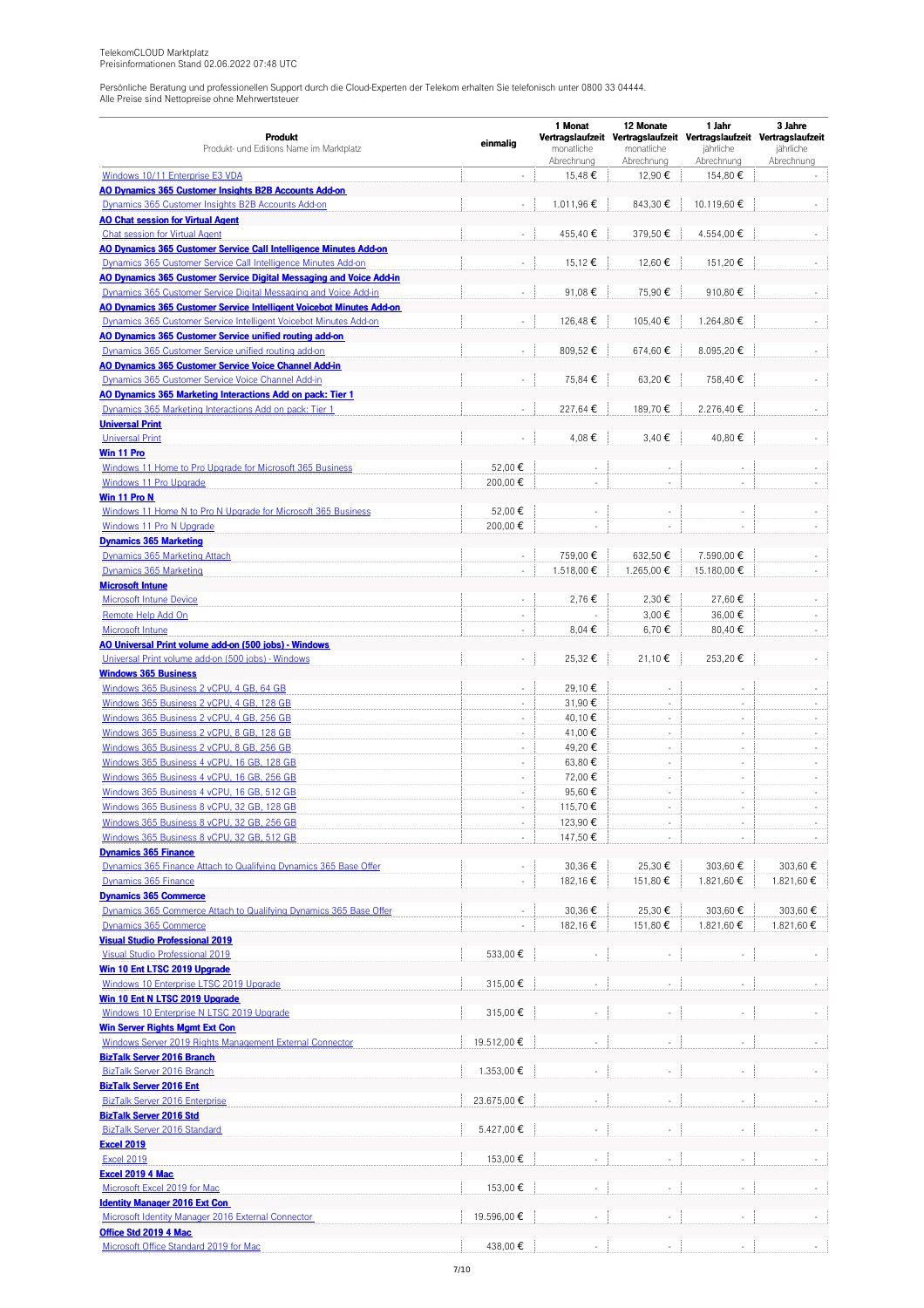|                                                                                                  |                          | 1 Monat                  | 12 Monate                | 1 Jahr                                                                           | 3 Jahre    |  |
|--------------------------------------------------------------------------------------------------|--------------------------|--------------------------|--------------------------|----------------------------------------------------------------------------------|------------|--|
| Produkt<br>Produkt- und Editions Name im Marktplatz                                              | einmalig                 | monatliche               | monatliche               | Vertragslaufzeit Vertragslaufzeit Vertragslaufzeit Vertragslaufzeit<br>jährliche | jährliche  |  |
|                                                                                                  |                          | Abrechnung               | Abrechnung               | Abrechnung                                                                       | Abrechnung |  |
| <b>PowerPoint 2019 4 Mac</b>                                                                     |                          |                          |                          |                                                                                  |            |  |
| Microsoft PowerPoint 2019 for Mac                                                                | 153,00 €                 |                          |                          |                                                                                  |            |  |
| <b>Word 2019 4 Mac</b>                                                                           |                          |                          |                          |                                                                                  |            |  |
| Microsoft Word 2019 for Mac                                                                      | 153,00€                  |                          |                          |                                                                                  |            |  |
| Office Professional + 2019<br>Office Professional Plus 2019                                      | 598,00€                  |                          | ÷,                       | L.                                                                               |            |  |
| Office Std 2019                                                                                  |                          |                          |                          |                                                                                  |            |  |
| Office Standard 2019                                                                             | 438,00€                  |                          | $\overline{\phantom{a}}$ |                                                                                  |            |  |
| Outlook 2019                                                                                     |                          |                          |                          |                                                                                  |            |  |
| Outlook 2019                                                                                     | 153,00€                  |                          | $\sim$                   | ä,                                                                               |            |  |
| <b>Project Professional 2019</b>                                                                 |                          |                          |                          |                                                                                  |            |  |
| <b>Project Professional 2019</b>                                                                 | 1.113,00€                |                          | ÷,                       |                                                                                  |            |  |
| <b>Publisher 2019</b>                                                                            |                          |                          |                          |                                                                                  |            |  |
| Publisher 2019<br><b>Skype 4 Bus. 2019</b>                                                       | 153,00€                  |                          |                          |                                                                                  |            |  |
| Skype for Business 2019                                                                          | 37,00€                   |                          | ÷,                       |                                                                                  |            |  |
| <b>SQL Server 2017 Std Edition</b>                                                               |                          |                          |                          |                                                                                  |            |  |
| <b>SQL Server 2017 Standard Edition</b>                                                          | 961,00€                  |                          |                          |                                                                                  |            |  |
| SQL Server 2019 Ent Core - 4 Core License Pack                                                   |                          |                          |                          |                                                                                  |            |  |
| SQL Server 2019 Enterprise Core - 4 Core License Pack                                            | 29.437,00€               |                          | ÷.                       |                                                                                  |            |  |
| SQL Server 2019 Std Core - 4 Core License Pack                                                   |                          |                          |                          |                                                                                  |            |  |
| SQL Server 2019 Standard Core - 4 Core License Pack                                              | 7.678,00 €               |                          | ÷,                       |                                                                                  |            |  |
| SQL Server Std 2019 15 pack                                                                      |                          |                          |                          |                                                                                  |            |  |
| SQL Server 2019 Standard Edition and 15 CAL Pack<br>SQL Server 2019 Standard Edition 15 CAL pack | 4.528,00 €<br>4.528,00€  |                          | ٠<br>×,                  | L.                                                                               |            |  |
| <b>Visio Std 2019</b>                                                                            |                          |                          |                          |                                                                                  |            |  |
| Visio Standard 2019                                                                              | 295,00€                  |                          |                          |                                                                                  |            |  |
| Win 10 Pro                                                                                       |                          |                          |                          |                                                                                  |            |  |
| Windows 10 Home to Pro Upgrade for Microsoft 365 Business                                        | 52,00€                   |                          |                          |                                                                                  |            |  |
| Windows 10 Pro Upgrade                                                                           | 200,00€                  |                          | ÷.                       |                                                                                  |            |  |
| Win 10 Pro N                                                                                     |                          |                          |                          |                                                                                  |            |  |
| Windows 10 Home N to Pro N Upgrade for Microsoft 365 Business                                    | 52,00€                   |                          |                          |                                                                                  |            |  |
| Windows 10 Pro N Upgrade                                                                         | 200,00€                  |                          | ÷.                       |                                                                                  |            |  |
| <b>Win Server Datacenter Core</b><br>Windows Server 2019 Datacenter Core - 16 Core License Pack  | 6.590,00€                |                          | ÷,                       |                                                                                  |            |  |
| Windows Server 2019 Datacenter Core - 2 Core License Pack                                        | 824,00€                  | ÷,                       | $\overline{\phantom{a}}$ | $\overline{\phantom{a}}$                                                         |            |  |
| <b>Win Server Essentials</b>                                                                     |                          |                          |                          |                                                                                  |            |  |
| <b>Windows Server 2019 Essentials</b>                                                            | 536,00€                  | ÷,                       | $\overline{\phantom{a}}$ | $\overline{\phantom{m}}$                                                         |            |  |
| <b>Win Server Remote Desktop Ext Con</b>                                                         |                          |                          |                          |                                                                                  |            |  |
| Windows Server 2019 Remote Desktop Services External Connector                                   | 14.168.00 €              |                          | ÷,                       |                                                                                  |            |  |
| <b>Word 2019</b>                                                                                 |                          |                          |                          |                                                                                  |            |  |
| <b>Word 2019</b>                                                                                 | 153,00€                  |                          |                          |                                                                                  |            |  |
| <b>Access 2019</b><br>Access 2019                                                                | 153.00€                  |                          |                          |                                                                                  |            |  |
| <b>Identity Manager 2016</b>                                                                     |                          |                          |                          |                                                                                  |            |  |
| Microsoft Identity Manager 2016 - 1 User CAL                                                     | 19,00€                   |                          |                          |                                                                                  |            |  |
| Outlook 2019 4 Mac                                                                               |                          |                          |                          |                                                                                  |            |  |
| Microsoft Outlook 2019 for Mac                                                                   | 153,00€                  |                          |                          |                                                                                  |            |  |
| <b>PowerPoint 2019</b>                                                                           |                          |                          |                          |                                                                                  |            |  |
| PowerPoint 2019                                                                                  | 153,00 €                 |                          | ÷.                       | ä,                                                                               |            |  |
| <b>Project Std 2019</b>                                                                          |                          |                          |                          |                                                                                  |            |  |
| <b>Project Standard 2019</b>                                                                     | 659,00€                  |                          | $\overline{\phantom{a}}$ |                                                                                  |            |  |
| <b>Visio Professional 2019</b><br>Visio Professional 2019                                        | 565,00 €                 |                          | $\sim$                   |                                                                                  |            |  |
| <b>Dynamics 365 Guides</b>                                                                       |                          |                          |                          |                                                                                  |            |  |
| Dynamics 365 Guides                                                                              |                          | 65,76€                   | 54,80€                   | 657,60€                                                                          |            |  |
| Dynamics 365 Guides Device                                                                       | ÷.                       | 657,72€                  | 548,10€                  | 6.577,20€                                                                        | 6.577,20€  |  |
| <b>Dynamics 365 Remote Assist</b>                                                                |                          |                          |                          |                                                                                  |            |  |
| Dynamics 365 Remote Assist Attach                                                                | $\overline{\phantom{a}}$ | 20,28€                   | 16,90€                   | 202,80€                                                                          |            |  |
| Dynamics 365 Remote Assist                                                                       | ÷.                       | 65,76€                   | 54,80€                   | 657,60€                                                                          |            |  |
| Dynamics 365 Remote Assist Device                                                                | $\sim$                   | 657,72€                  | 548,10€                  | 6.577,20€                                                                        | 6.577,20€  |  |
| AO Microsoft Teams Audio Conferencing with dial-out to USA/CAN                                   |                          |                          |                          |                                                                                  |            |  |
| Microsoft Teams Audio Conferencing with dial-out to USA/CAN<br><b>Win Server Std Core 2022</b>   |                          |                          | ÷,                       |                                                                                  |            |  |
| Windows Server 2022 Standard - 2 Core License Pack                                               | 143,00 €                 |                          | $\overline{\phantom{a}}$ |                                                                                  |            |  |
| Windows Server 2022 Standard - 8 Core License Pack 3 Year                                        |                          | $\overline{\phantom{a}}$ | $\overline{\phantom{a}}$ |                                                                                  | 228,33 €   |  |
| Windows Server 2022 Standard - 8 Core License Pack 1 Year                                        |                          |                          | ÷.                       | 342,00 €                                                                         |            |  |
| Windows Server 2022 Standard - 16 Core License Pack                                              | 1.144,00 €               |                          | ÷.                       |                                                                                  |            |  |
| <b>Azure SQL Edge</b>                                                                            |                          |                          |                          |                                                                                  |            |  |
| Azure SQL Edge - 3 year                                                                          |                          |                          |                          |                                                                                  | 64,00€     |  |
| Azure SQL Edge - 1 year                                                                          | $\overline{\phantom{a}}$ | ÷,                       | $\sim$                   | 107,00€                                                                          |            |  |
| <b>SQL Server Big Data Node Cores</b><br>SQL Server Big Data Node Cores - 1 Year Subscription    | $\sim$                   |                          |                          | 400,00€                                                                          |            |  |
| <b>SQL Server 2019 Ent Core</b>                                                                  |                          |                          | ٠                        |                                                                                  |            |  |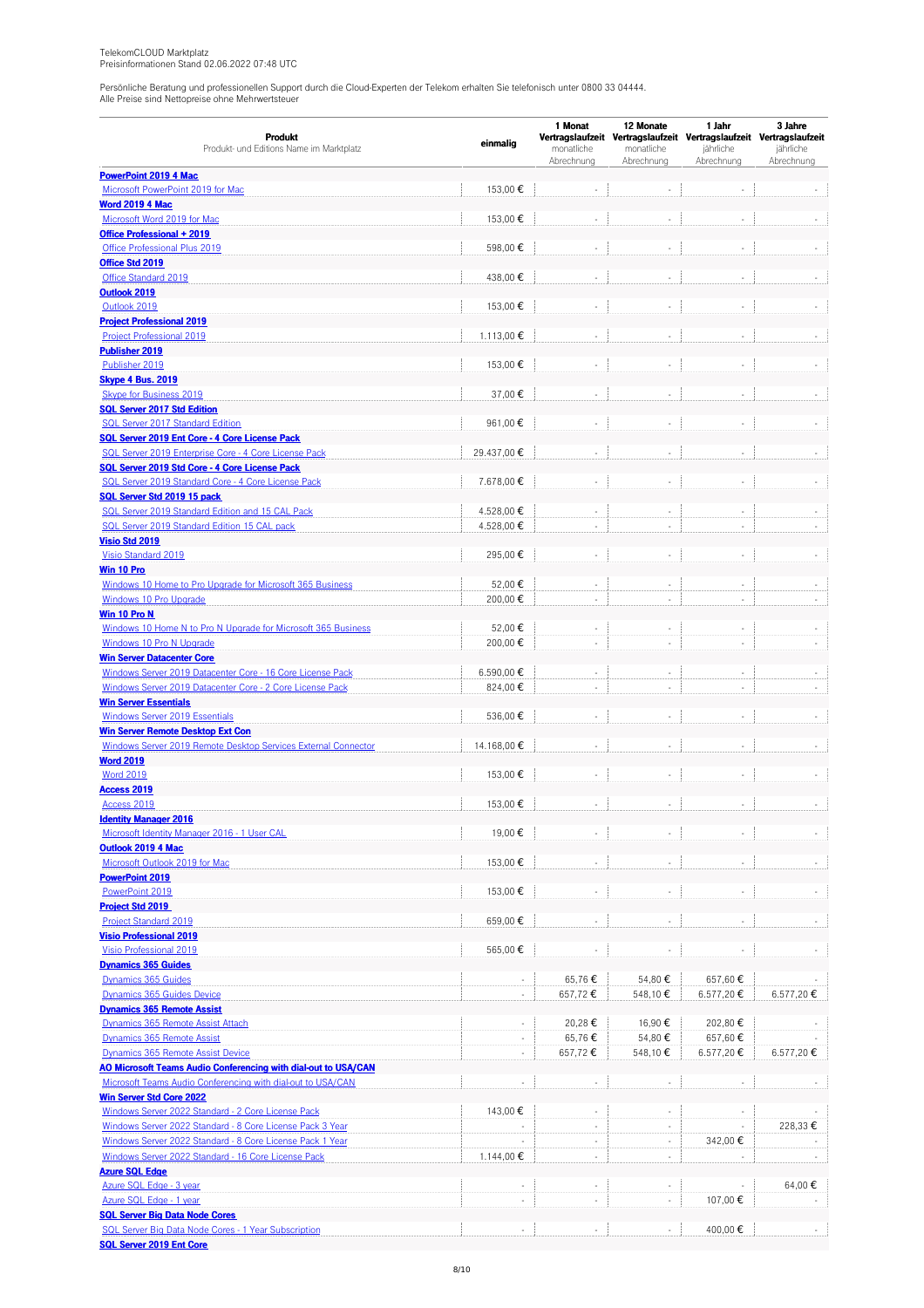|                                                                                             |                          | 1 Monat                    | 12 Monate                | 1 Jahr                                                                           | 3 Jahre                        |
|---------------------------------------------------------------------------------------------|--------------------------|----------------------------|--------------------------|----------------------------------------------------------------------------------|--------------------------------|
| Produkt<br>Produkt- und Editions Name im Marktplatz                                         | einmalig                 | monatliche                 | monatliche               | Vertragslaufzeit Vertragslaufzeit Vertragslaufzeit Vertragslaufzeit<br>jährliche | jährliche                      |
|                                                                                             |                          | Abrechnung                 | Abrechnung               | Abrechnung                                                                       | Abrechnung                     |
| SQL Server Enterprise - 2 Core License Pack - 3 year                                        |                          |                            | $\bar{\phantom{a}}$      |                                                                                  | 5.817,33 €                     |
| SQL Server Enterprise - 2 Core License Pack - 1 year                                        |                          | $\overline{\phantom{a}}$   | $\overline{\phantom{a}}$ | 6.398,00 €                                                                       |                                |
| SQL Server 2019 Enterprise Core - 2 Core License Pack                                       | 14.718,00 €              | ÷,                         | ÷,                       |                                                                                  |                                |
| <b>SQL Server 2019 Std Core</b>                                                             |                          |                            |                          |                                                                                  |                                |
| SQL Server Standard - 2 Core License Pack - 3 year                                          |                          |                            | ÷,                       |                                                                                  | 1.518,00 €                     |
| SQL Server Standard - 2 Core License Pack - 1 year                                          |                          | ÷                          | $\overline{\phantom{a}}$ | 1.669,00 €                                                                       |                                |
| SQL Server 2019 Standard Core - 2 Core License Pack                                         | 3.839,00 €               | ÷,                         | ÷                        |                                                                                  |                                |
| <b>Win 7 Extended Security Updates</b>                                                      |                          | ÷,                         |                          |                                                                                  |                                |
| <b>Windows 7 Extended Security Updates 2020</b><br>Windows 7 Extended Security Updates 2021 |                          |                            | ÷,<br>÷,                 |                                                                                  |                                |
| <b>Windows 7 Extended Security Updates 2022</b>                                             | $\sim$                   | ÷,                         |                          |                                                                                  |                                |
| <b>Win Remote Desktop Server 2022</b>                                                       |                          |                            | $\overline{\phantom{a}}$ | 261,00€                                                                          |                                |
| Windows Server 2022 Remote Desktop Services - 1 User CAL 3 Year                             |                          | ÷                          |                          |                                                                                  | 59,67€                         |
| Windows Server 2022 Remote Desktop Services - 1 User CAL 1 Year                             | L.                       | ÷,                         | 5,83 €                   | 70,00€                                                                           |                                |
| Windows Server 2022 Remote Desktop Services - 1 User CAL                                    | 155,00 €                 | ÷,                         | ÷,                       |                                                                                  |                                |
| Windows Server 2022 Remote Desktop Services - 1 Device CAL                                  | 155,00 €                 | ÷,                         | ÷,                       |                                                                                  |                                |
| <b>Win Rights Mgmt Services 2022</b>                                                        |                          |                            |                          |                                                                                  |                                |
| Windows Server 2022 RMS CAL - 1 Device CAL - 3 year                                         |                          | ÷,                         |                          |                                                                                  | 19,67€                         |
| Windows Server 2022 RMS CAL - 1 Device CAL - 1 year                                         | ÷,                       | ÷                          | $\overline{\phantom{a}}$ | 20,00€                                                                           |                                |
| Windows Server 2022 RMS CAL - 1 User CAL - 1 year                                           | $\overline{\phantom{a}}$ | ÷,                         | $\overline{\phantom{a}}$ | 24,00€                                                                           |                                |
| Windows Server 2022 RMS CAL - 1 User CAL - 3 year                                           | ÷,                       |                            | ÷,                       |                                                                                  | 24,33€                         |
| Rights Management Services (RMS) 2022 CAL-1 Device                                          | 48,00€                   | ÷,                         | ÷,                       |                                                                                  |                                |
| Rights Management Services (RMS) 2022 CAL- 1 User                                           | 62,00€                   | ÷                          | ÷                        |                                                                                  |                                |
| <b>Win Server 2022</b>                                                                      |                          |                            |                          |                                                                                  |                                |
| Windows Server 2022 CAL - 1 Device CAL - 1 year                                             | ÷,                       | ÷,                         | ٠                        | 11,00€                                                                           |                                |
| Windows Server 2022 CAL - 1 Device CAL - 3 year                                             | $\sim$                   | $\sim$                     | ÷,                       |                                                                                  | 11,67 €                        |
| Windows Server 2022 CAL - 1 User CAL - 1 year                                               |                          |                            | ÷                        | 13,00€                                                                           |                                |
| Windows Server 2022 CAL - 1 User CAL - 3 year                                               |                          | $\overline{\phantom{a}}$   | $\overline{\phantom{a}}$ |                                                                                  | 14,00€                         |
| Windows Server 2022 - 1 Device CAL                                                          | 38,00€                   | ÷,                         | ÷                        |                                                                                  |                                |
| Windows Server 2022 - 1 User CAL                                                            | 49,00€                   | ÷,                         | ÷,                       |                                                                                  |                                |
| <b>Dynamics 365 e-Commerce</b>                                                              |                          |                            |                          |                                                                                  |                                |
| Dynamics 365 e-Commerce Tier 1 Band 4                                                       | ÷,                       | 4.047,84 €                 | 3.373,20€                | 40.478,40€                                                                       |                                |
| Dynamics 365 e-Commerce Tier 1 Band 6                                                       |                          | 4.047,84 €                 | 3.373,20€                | 40.478,40€                                                                       |                                |
| Dynamics 365 e-Commerce Tier 1 Band 5                                                       | ÷,                       | 4.047,84 €                 | 3.373,20€                | 40.478,40 €                                                                      | ÷,                             |
| Dynamics 365 e-Commerce Tier 1 Band 3                                                       | $\overline{\phantom{a}}$ | 4.047,84 €                 | 3.373,20€                | 40.478,40€                                                                       | $\overline{\phantom{a}}$       |
| Dynamics 365 e-Commerce Tier 1 Band 1                                                       | ÷,                       | 4.047,84 €                 | 3.373,20€                | 40.478,40€                                                                       |                                |
| Dynamics 365 e-Commerce Tier 1 Band 2                                                       | $\Box$                   | 4.047,84 €                 | 3.373,20€                | 40.478,40 €                                                                      | ÷,                             |
| Dynamics 365 e-Commerce Tier 2 Band 4                                                       | ÷,<br>÷,                 | 14.673,48 €                | 12.227,90€               | 146.734,80 €                                                                     | $\overline{\phantom{a}}$<br>÷, |
| Dynamics 365 e-Commerce Tier 2 Band 2<br>Dynamics 365 e-Commerce Tier 2 Band 6              | $\overline{\phantom{a}}$ | 14.673,48 €<br>14.673,48 € | 12.227,90€<br>12.227,90€ | 146.734,80 €<br>146.734,80€                                                      | ÷,                             |
| Dynamics 365 e-Commerce Tier 2 Band 5                                                       | $\sim$                   | 14.673,48 €                | 12.227,90€               | 146.734,80 €                                                                     |                                |
| Dynamics 365 e-Commerce Tier 2 Band 1                                                       | ÷,                       | 14.673,48 €                | 12.227,90€               | 146.734,80 €                                                                     | $\overline{\phantom{a}}$       |
| Dynamics 365 e-Commerce Tier 2 Band 3                                                       |                          | 14.673,48 €                | 12.227,90€               | 146.734,80 €                                                                     |                                |
| Dynamics 365 e-Commerce Tier 3 Band 3                                                       |                          | 31.370,76€                 | 26.142,30 €              | 313.707,60 €                                                                     |                                |
| Dynamics 365 e-Commerce Tier 3 Band 2                                                       | $\overline{\phantom{a}}$ | 31.370,76€                 | 26.142,30 €              | 313.707,60€                                                                      |                                |
| Dynamics 365 e-Commerce Tier 3 Band 1                                                       |                          | 31.370,76€                 | 26.142,30€               | 313.707,60€                                                                      |                                |
| Dynamics 365 e-Commerce Tier 3 Band 4                                                       | $\Box$                   | 31.370,76€                 | 26.142,30 €              | 313.707,60€                                                                      | ÷.                             |
| Dynamics 365 e-Commerce Tier 3 Band 5                                                       |                          | 31.370,76€                 | 26.142,30 €              | 313.707,60 €                                                                     |                                |
| Dynamics 365 e-Commerce Tier 3 Band 6                                                       | $\overline{\phantom{a}}$ | 31.370,76€                 | 26.142,30 €              | 313.707,60€                                                                      | ÷.                             |
| testNCE Microsoft 365 Business Voice (without Calling Plan)                                 |                          |                            |                          |                                                                                  |                                |
| VEE Microsoft 365 Business Voice (without calling plan)                                     | $\Box$                   | 12,12€                     |                          |                                                                                  | $\sim$                         |
| <b>Microsoft Teams</b>                                                                      |                          |                            |                          |                                                                                  |                                |
| <b>Microsoft Teams Rooms Standard</b>                                                       |                          | 15,12€                     | 12,60€                   | 151,20€                                                                          |                                |
| Microsoft Teams Rooms Standard without Audio Conferencing                                   | $\Box$                   | 15,12€                     | 12,60 €                  | 151,20€                                                                          | $\overline{\phantom{a}}$       |
| <b>Teams Rooms Premium</b>                                                                  | $\overline{\phantom{a}}$ | 50,64 €                    | 42,20€                   | 506,40 €                                                                         |                                |
| Teams Rooms Premium without Audio Conferencing                                              | $\Box$                   | 50,64 €                    | 42,20€                   | 506,40€                                                                          |                                |
| <b>Microsoft 365 Business</b>                                                               |                          |                            |                          |                                                                                  |                                |
| <b>Microsoft Defender for Business</b>                                                      |                          | 3,00 €                     | 2,50 €                   | 30,00€                                                                           |                                |
| Microsoft 365 Business Basic                                                                | $\Box$                   | 6,12€                      | 5,10 €                   | 61,20€                                                                           | ÷.                             |
| Microsoft 365 Apps for business                                                             |                          | 10,56€                     | 8,80€                    | 105,60€                                                                          |                                |
| <b>Microsoft 365 Business Standard</b>                                                      |                          | 12,60€                     | 10,50€                   | 126,00€                                                                          |                                |
| Microsoft 365 Business Premium                                                              | $\Box$                   | 22,32€                     | 18,60€                   | 223,20€                                                                          |                                |
| <b>Access LTSC 2021</b><br><b>Access LTSC 2021</b>                                          | 168,00 €                 |                            |                          |                                                                                  |                                |
| <b>Excel LTSC 2021</b>                                                                      |                          |                            |                          |                                                                                  |                                |
| Excel LTSC 2021                                                                             | 168,00€                  |                            |                          |                                                                                  |                                |
| <b>Excel LTSC 4 Mac 2021</b>                                                                |                          |                            |                          |                                                                                  |                                |
| Excel LTSC for Mac 2021                                                                     | 168,00€                  |                            | $\overline{\phantom{a}}$ |                                                                                  |                                |
| <b>Office LTSC Professional + 2021</b>                                                      |                          |                            |                          |                                                                                  |                                |
| Office LTSC Professional Plus 2021                                                          | 658,00 €                 |                            |                          |                                                                                  |                                |
| Office LTSC Std 2021                                                                        |                          |                            |                          |                                                                                  |                                |
| Office LTSC Standard 2021                                                                   | 482,00€                  |                            | ÷,                       |                                                                                  |                                |
| Office LTSC Std 4 Mac 2021                                                                  |                          |                            |                          |                                                                                  |                                |
| Office LTSC Standard for Mac 2021                                                           | 482,00€                  |                            |                          |                                                                                  |                                |